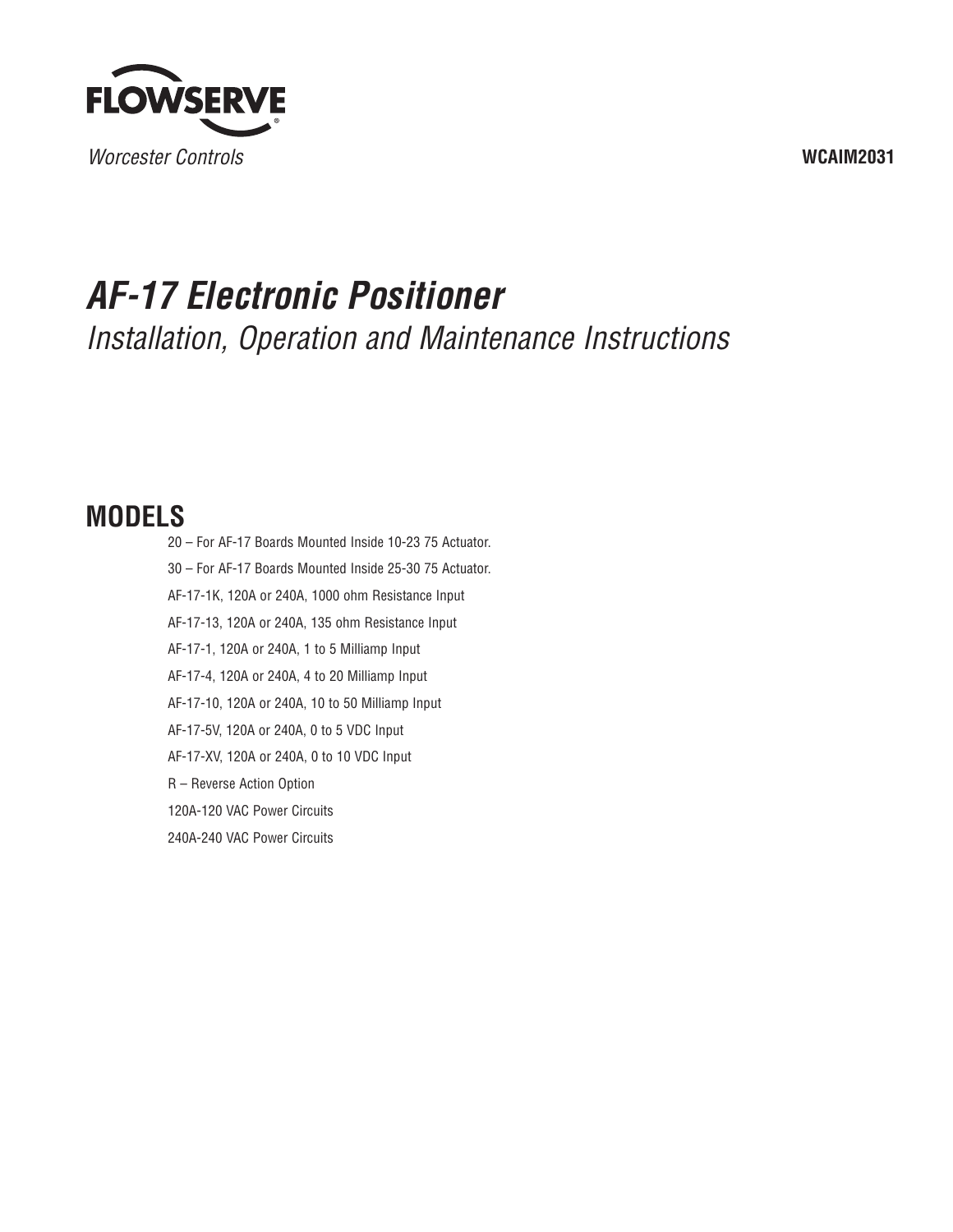

## **TABLE OF CONTENTS**

| <b>1.0 GENERAL</b>                                                    | 3  |
|-----------------------------------------------------------------------|----|
| 1.1 Basic Design                                                      | 3  |
| 1.2 Environmental Considerations                                      | 4  |
| 1.2.1 Temperature                                                     | 4  |
| 1.2.2 Positioner Temperature                                          | 4  |
| 1.2.3 Humidity                                                        | 4  |
| 1.2.4 Input Circuit Noise Protection                                  | 4  |
| <b>2.0 ELECTRONIC CIRCUIT BOARD</b>                                   | 6  |
| 2.1 General                                                           | 6  |
| 2.2 Circuit Board Configurations                                      | 6  |
| 2.3 LED Indicators                                                    | 6  |
| 2.4 Controls                                                          | 6  |
| 2.4.1 Range                                                           | 6  |
| 2.4.2 Zero                                                            | 6  |
| $2.4.3$ A-H                                                           | 6  |
| 2.5 AC Power Control                                                  | 6  |
| 3.0 INSTALLATION OF AF-17 INTO                                        |    |
| <b>SERIES 75 ELECTRIC ACTUATOR</b>                                    | 7  |
|                                                                       |    |
| 3.1 General                                                           | 7  |
| 3.1.1 Check Kit for Parts<br>3.1.2 Tools Needed                       | 7  |
|                                                                       | 8  |
| 3.1.3 Operation Check of Basic Actuator<br>3.2 Mounting Potentiometer | 8  |
| 3.2.1 Mounting Single Potentiometer Into                              | 8  |
| Series 75 Electric Actuator                                           |    |
| 3.2.2 Mounting Dual Potentiometer Into                                | 8  |
| Series 75 Electric Actuator                                           | 8  |
| 3.2.3 Potentiometer Wiring                                            | 8  |
| 3.2.4 Adjusting Potentiometer                                         | 9  |
| 3.2.5 Important Note                                                  | 9  |
| 3.3 Mounting Circuit Board                                            | 11 |
| 3.3.1 For 120/240 VAC 10-23 Size Electric Actuators                   | 11 |
| 3.3.2 For 120/240 VAC 25 and 30 Size Electric Actuators               | 12 |
| 3.3.3 For Optional 4-20 mA Position Output Installation               | 12 |
| 3.4 Wiring AF-17 Board to Actuator                                    | 13 |
| 3.4.1 Terminal Strip                                                  | 13 |
| 3.4.2 Feedback Connections                                            | 14 |
| 3.4.3 Output Connections                                              | 14 |
| 3.4.4 For 10-30 AF-17 240 VAC Positioner Wiring                       | 14 |
| 3.4.5 Wiring for AF-17 with 4-20 mA Position Output                   | 14 |
| 3.5 Actuator Power                                                    | 15 |
| 3.5.1 Wire Size                                                       | 15 |
| 3.5.2 Terminations and Voltage                                        | 15 |
| 3.5.3 Minimum Fuse Ratings                                            | 15 |
| 3.6 Input Signal Connections                                          | 16 |
| 3.6.1 Milliampere                                                     | 15 |
| 3.6.2 Resistive                                                       | 16 |
| 3.6.3 Direct                                                          | 17 |
|                                                                       |    |

| <b>4.0 CALIBRATION AND ADJUSTMENT</b>           | 17 |
|-------------------------------------------------|----|
| 4.1 Initial Setup and Adjustment                | 17 |
| 4.2 Zero Adjustment                             | 17 |
| 4.3 Range Adjustment                            | 17 |
| 4.4 AH Adjustment                               | 17 |
| 4.5 Adjustment Recheck                          | 18 |
| 4.6 Operational Check                           | 18 |
| 4.6.1 Increasing Signal                         | 18 |
| 4.6.2 Decreasing Signal                         | 18 |
| 4.6.3 Attaching Label                           | 18 |
| 4.7 If Problems Occur                           | 18 |
| 4.7.1 Cam Adjustment                            | 18 |
| 4.7.2 Feedback Pot Calibration                  | 18 |
| 4.7.3 Reverse Acting                            | 18 |
| 4.7.4 Adjustment to Loop Process                | 18 |
| 4.7.5 Check Fuse F1                             | 19 |
| 4.7.6 Check Basic Actuator for Proper Operation | 19 |
| 4.7.7 Check for Noise Problems                  | 19 |
| 4.7.8 Replace Circuit Board                     | 19 |
| <b>5.0 OPERATIONAL VARIABLES</b>                | 19 |
| 5.1 Sensitivity                                 | 19 |
| 5.2 Reduced Travel Operation                    | 19 |
| 5.3 Split Range                                 | 19 |
| 5.4 Reverse Action                              | 19 |
| 5.4.1 Milliampere Input                         | 20 |
| 5.4.2 Resistive Input                           | 20 |
| 5.4.3 Voltage Input                             | 20 |
| 5.4.4 240 VAC                                   | 20 |
| <b>6.0 TECHNICAL DATA</b>                       | 20 |
| 6.1 AC Input Voltage                            | 20 |
| 6.2 Input Circuit Specs                         | 20 |
| 6.3 Output Circuit Specs                        | 21 |
| 6.4 Input Circuit Characteristics               | 21 |
| 6.4.1 Input Circuit Load Resistances            | 21 |
| 6.4.2 Nominal Useable Input Signal Deadband     | 21 |
| 6.5 Controls                                    | 21 |
| <b>7.0 APPLICATION NOTES</b>                    | 22 |
| 7.1 DC Motor Actuator                           | 22 |
| 7.2 Bypass Switch for Manual Control            | 22 |
| 8.0 TROUBLESHOOTING                             | 23 |
| 8.1 General                                     | 23 |
| 8.2 Symptom Table                               | 24 |
| 8.3 Troubleshooting Guidelines                  | 25 |
| <b>9.0 SUGGESTED SPARES</b>                     | 27 |
|                                                 |    |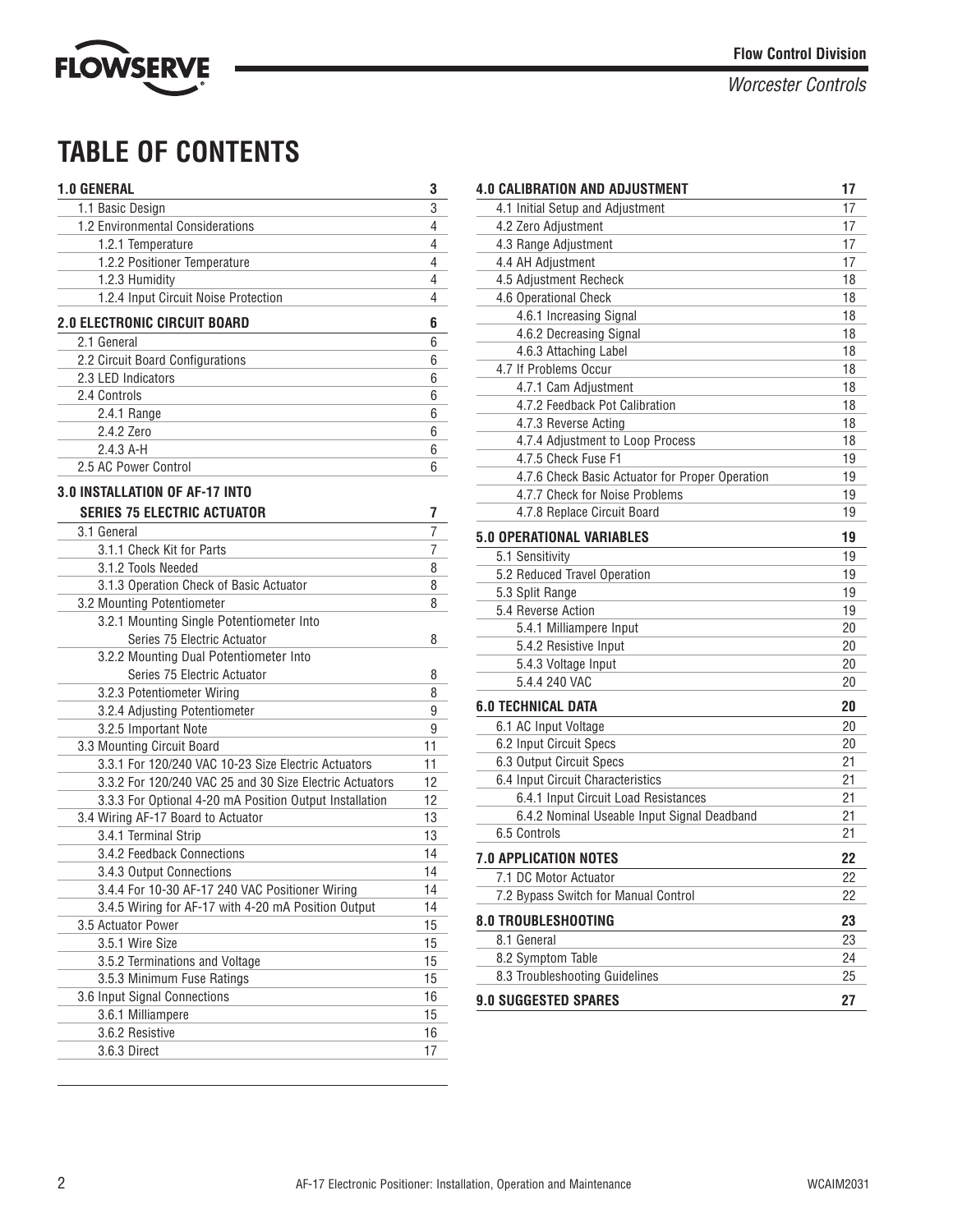

## **1.0 GENERAL**

## **1.1 Basic Design**

The Worcester AF-17 Electronic Positioner was designed for use with the Worcester Series 75 actuators. However, it may also be used with other actuators or electrically operated rotary devices, provided the specified load parameters as given in Part 6.3 are not exceeded.

#### **CAUTION: This positioner is sensitive to electrical noise; please see part 1.2.**

#### **PLEASE READ THIS SECTION**

- A. The AC AF-17 board 4-20 mA signal input circuit is protected with a 62 mA fuse (F1). The fuse is used to protect the input circuit from an excessively high voltage. The fuse used in the input circuit is a Littlefuse PICO II very fast-acting fuse rated at 62 mA. There is a spare fuse located on the circuit board in the area of the large power resistors.
- B. The AF-17 board is designed to receive a floating current input signal. This allows several pieces of equipment to be operated from the same current loop while at the same time remaining electrically independent of each other.
- C. The AF-17 board can be set up in several ways for normal operation. The board is designed to control in 90° quadrants only. The number of quadrants over which the board will control is determined by the number of teeth on the feedback pot pinion gear. The adjustment trimpots on the board were not set up to reduce actuator travel for a 4-20 mA input span. For example, trying to adjust the board such that 4 mA is closed and 20 mA is only 60% open is not possible with the standard set up.

The standard setups are:

- 1. 4 mA for full clockwise rotation, i.e., 0°, and 20 mA for full counter-clockwise rotation, i.e., 90° or 180°.
- 2. Split range where 4 mA would be full clockwise and 12 mA would be full counter-clockwise or 12 mA would be full clockwise and 20 mA would be full counter-clockwise.
- 3. Each of the above standard setups can also be made reverse-acting.





D. Quite often when we receive an actuator for repair at Flowserve we find that the only thing wrong with the unit is that the feedback potentiometer is out of calibration. It is very important that the feedback pot be properly calibrated for correct operation of the positioner board. It is also very important that the actuator shaft not be rotated out of the quadrant for which the feedback pot has been calibrated. Whenever you have a problem with the positioner calibration, always check the feedback pot calibration first. This must be done with no power applied to the circuit board. If the actuator is in the full clockwise position, check the resistance between the purple and white/black potentiometer leads. The reading should be 80-90 ohms. If it is not, rotate the face gear until the proper reading is achieved. If the actuator happens to be in the full counter-clockwise position then check the resistance between the green and white/black potentiometer leads. If necessary, adjust the face gear for an 80-90 ohm reading. NOTE: It is not necessary to loosen or remove face gear snap ring(s) to rotate gear; it is a friction fit.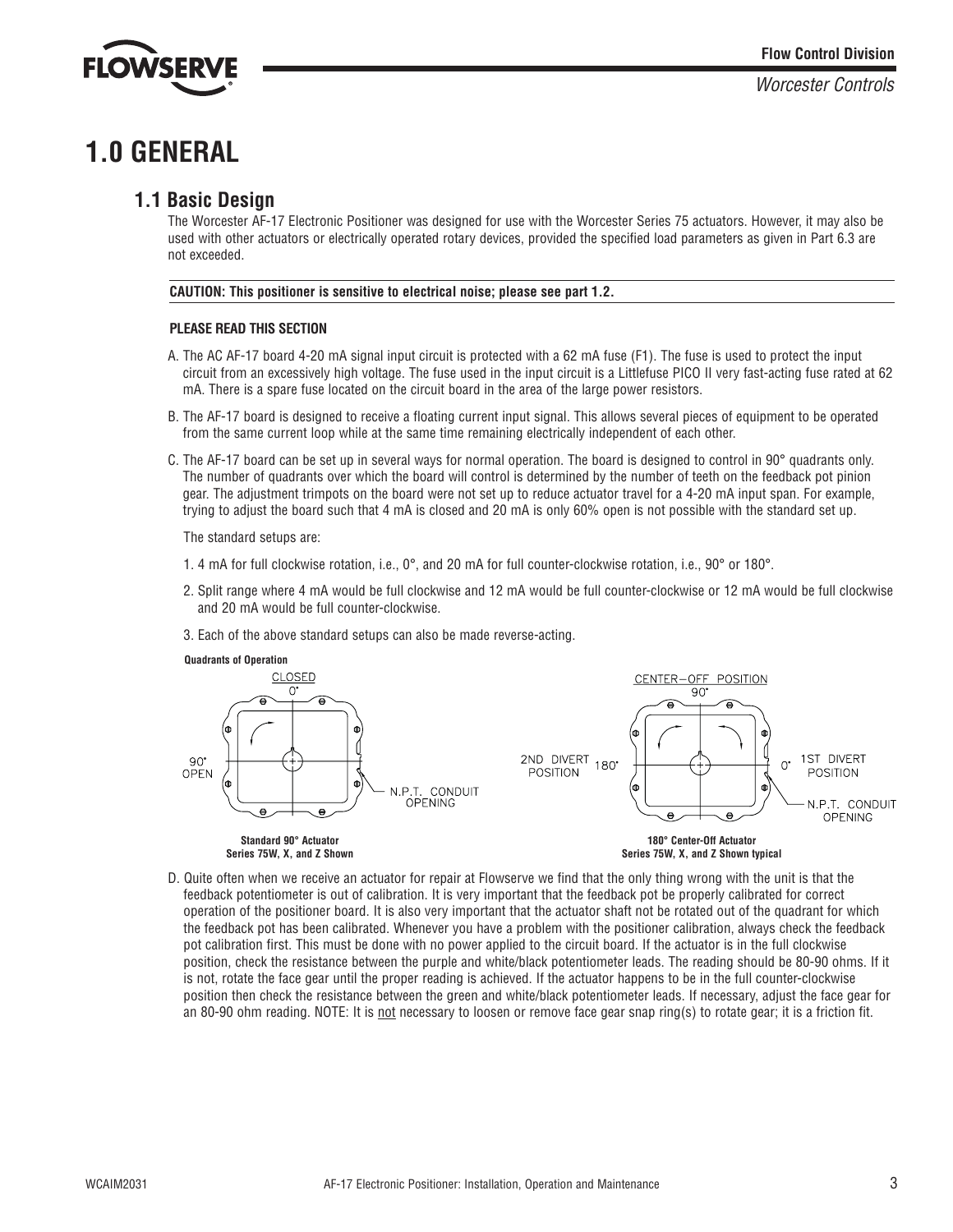

## **1.2 Environmental Considerations**

**CAUTION: The AF-17 Electronic Positioner is sensitive to electrical noise on signal or supply lines and in the environment. For maximum sensitivity, the electrical noise level should not exceed 10mV. Follow installation, calibration and adjustment guidelines carefully and use shielded wire as stated in paragraph 1.2.4.**

**Flowserve recommends that all products that must be stored prior to installation be stored indoors, in an environment suitable for human occupancy. Do not store product in areas where exposure to relative humidity above 85%, acid or alkali fumes, radiation above normal background, ultraviolet light, or temperatures above 120°F or below 40°F may occur. Do not store within 50 feet of any source of ozone.**

Temperature and humidity are the two most important factors that determine the usefulness and life of electronic equipment.

#### **1.2.1 Temperature**

Operating solid-state electronic equipment near or beyond its high temperature ratings is the primary cause for most failures. It is, therefore, very important that the user be aware of and take into consideration, factors that affect the temperature at which the electronic circuits will operate.

Operating an electronic device at or below its low temperature rating generally results in a unit operating poorly or not at all, but it will usually resume normal operation as soon as rated operating temperatures are reached. Low temperature problems can be easily cured by addition of a thermostatically controlled heater to the unit's housing.

At high temperatures, some components will destruct completely when their maximum temperature is exceeded; others will cease operation at temperatures above ratings and will return to operation at normal ratings, but may have been permanently changed in one or another parameter, causing a device to operate poorly, and may also cause greatly reduced component life.

#### **1.2.2 Positioner Temperature Considerations**

The Worcester AF-17 Electronic Positioner is rated for operation between -40°F and 160°F. When using the positioner inside the Worcester 75 Series actuators, a maximum ambient temperature of 115°F is required to ensure the circuit board maximum temperature of 160°F is not exceeded.

#### **1.2.3 Humidity**

Most electronic equipment has a reasonable degree of inherent humidity protection and additional protection is supplied by the manufacturer, in the form of moisture proofing and fungicidal coatings.

Such protection, and the 3 to 4 watts of heat generated by the circuit board assembly will generally suffice for environments where the average relative humidity is in the area of 80% or less and ambient temperatures are in the order of 70°F average with only occasional short term exposure to temperatures up to 90°F. Where relative humidity is consistently 80 to 90% and the ambient temperature is high or subject to large variations, consideration should be given to installing a heater and thermostat option in the enclosure. The heater should not increase the enclosure temperature to the point where the circuit board assembly's temperature rating of 160°F is exceeded.

In those instances where the internal heater would bring the circuit board's operating temperature near or above its maximum rating, the user might consider purging the enclosure with a cool, dry gas. The initial costs can usually be paid off quickly in the form of greatly extended equipment life, low maintenance needs, and much less process downtime.

#### **1.2.4 Input Circuit Noise Protection**

Shielded wiring should be used for all signal input circuit wiring regardless of length.

With separately housed positioners, the wiring from the feedback potentiometer to remote positioner, would be considered as signal input wiring and should also be shielded wire.

The shields should never be used in place of one of the input wires, and the shields normally should be grounded to equipment housings at one end of the wiring run only. Grounding both ends of shielding can eliminate the shielding benefits because of current ground loops. If two or more shielded cables come to the positioner from different locations, ground the shields at the positioner.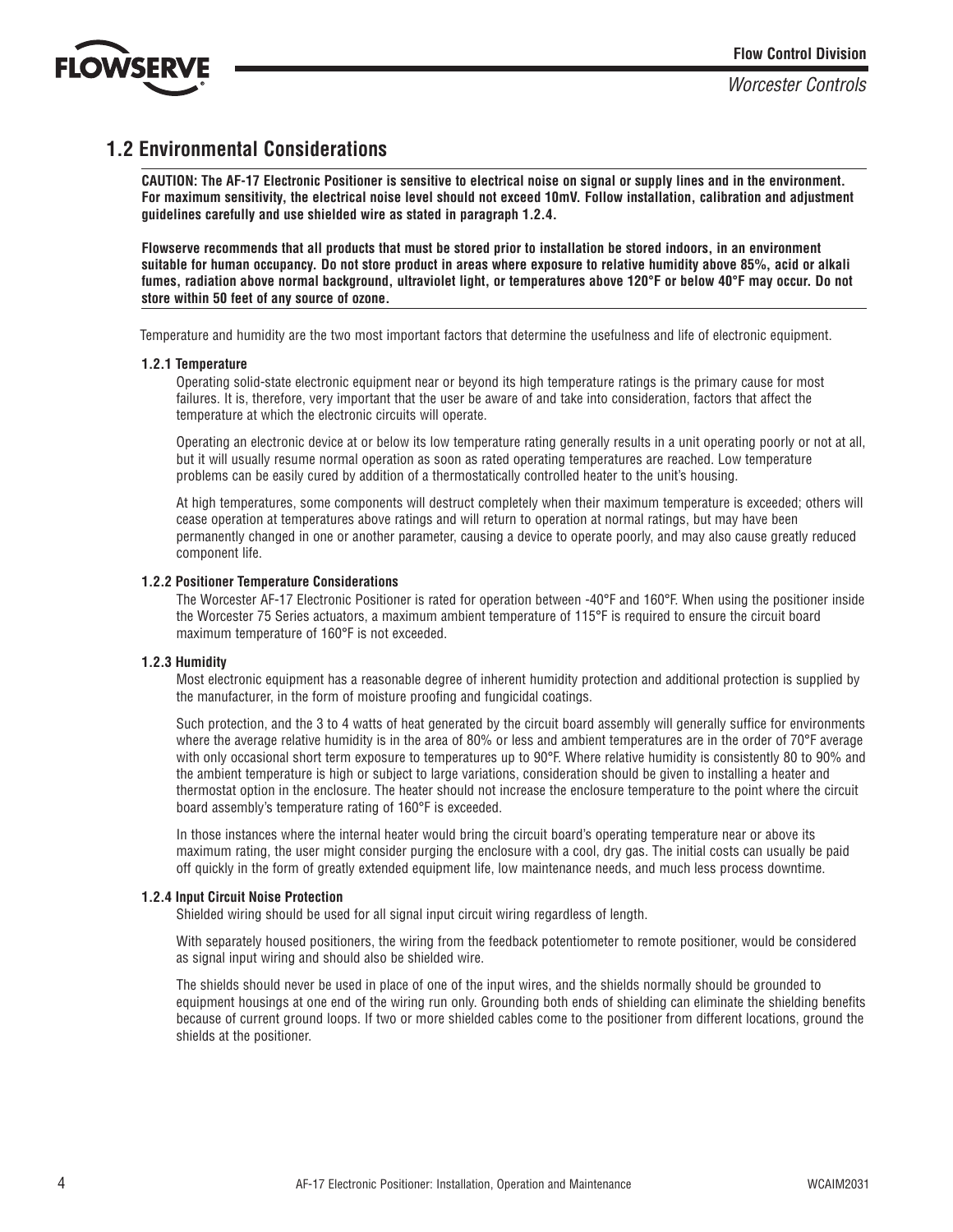



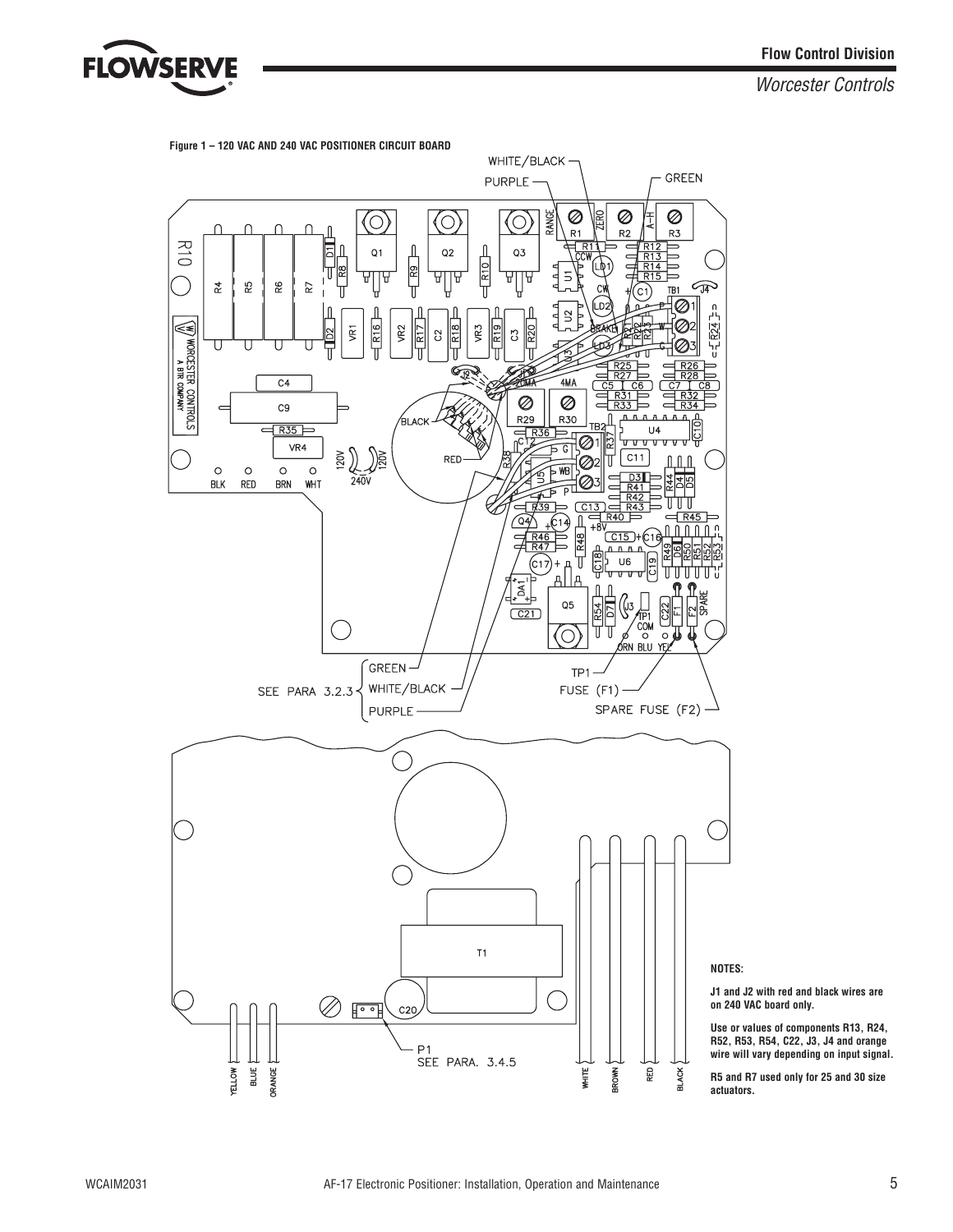

## **2.0 ELECTRONIC CIRCUIT BOARD (120/240 VAC)**

### **2.1 General**

Figure 1 defines the location of major components and wires from the positioner to terminal strip connections. The #18 gauge white wire is the AC power unit "neutral" (or common) in the case of DC input wire. The #20 gauge white/black wire is one of the connections between the feedback pot and the terminal block (TB-1) on the circuit board.

## **2.2 Circuit Board Configurations**

The positioner board is factory supplied for one of the seven input signal options.

**NOTE: Field changes to the positioner board are not advised. Consult Flowserve before attempting any modification.**

## **2.3 LED Indicators**

Light emitting diodes (LED) marked LD1, LD2 and LD3 are in the output circuits of amplifier U4. LD1 is tied to pin #13, LD2 to pin #14, and LD3 to pin #1, and they are each associated with their respective opto-coupler U1, U2 and U3 and indicate when the input side of the opto-coupler is energized.

## **2.4 Controls**

Three adjustment potentiometers are provided, located on the top side of the board and marked "Range", "Zero", and "AH". See Figure 1.

#### **2.4.1 Range**

The "Range" Control adjusts the positioner's feedback circuit to cover the same span of voltage as generated by the input signal.

#### **2.4.2 Zero**

The "Zero" adjustment is basically an offset adjustment in that essentially all input signals start at other than a zero signal condition, i.e., 1, 4 or 12 milliamps.

#### **2.4.3 A-H**

The "AH" Control is used primarily to balance the positioner to the dynamic characteristics of the device and media being controlled. Functionally, it varies the amount of input signal that must be applied to the positioner to cause the actuator to reverse its direction of rotation. In effect it varies the deadband of the positioner on a reversing signal condition only. The deadband — the percent change in input signal change that must be applied to initiate a movement of the actuator — on a signal that is constantly increasing or decreasing, is relatively unaffected by the "AH" control.

The "AH" control can vary the balance point deadband from approximately .3% to 4.0% of signal span. It can therefore be used to help decrease the effects of signal noise, with a tradeoff in accuracy/sensitivity.

## **2.5 AC Power Control**

The AC output circuits are controlled by solid-state switches (triacs Q1, Q2, Q3), which will provide trouble-free operation for the life of the equipment they are used with, AS LONG AS THEY ARE OPERATED WITHIN THEIR RATINGS.

The ratings for the solid-state switches used in the Worcester AF-17 Positioner are listed in Part 6.3.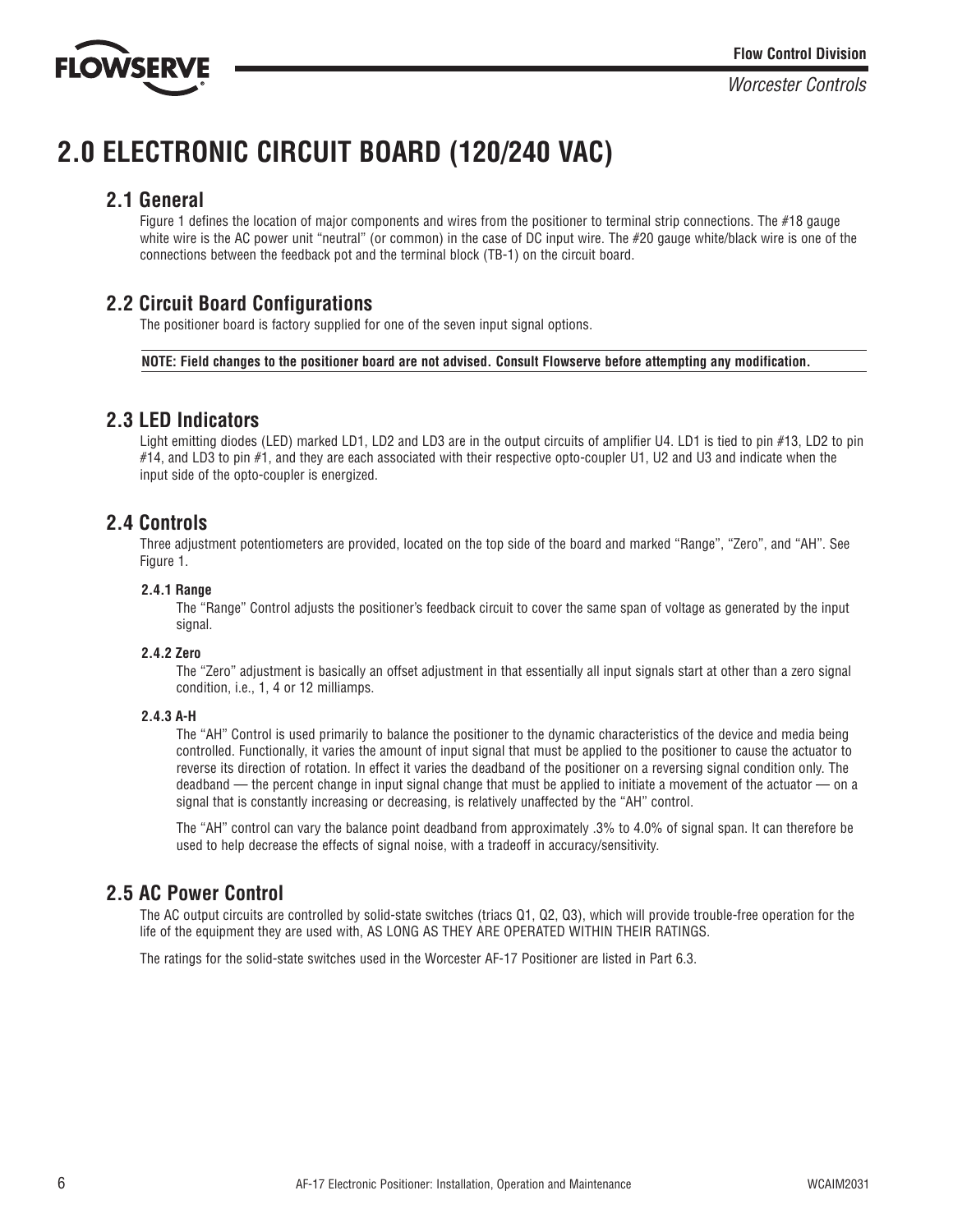

## **3.0 INSTALLATION OF AF-17 INTO SERIES 75 ELECTRIC ACTUATOR**

## **3.1 General**

If the actuator was purchased with the AF-17 positioner board factory installed, proceed to section 4.0.

If a 4-20 mA Position Output option is also used with the AF-17 positioner, refer to paragraph 3.3.3 for installation (if not already installed), and paragraph 3.4.5 for wiring.

#### **3.1.1 Check Kit For Parts**

A. Common Parts For Sizes 10-30 Actuators

| <b>Quantity</b> | <b>Name</b>                     |
|-----------------|---------------------------------|
| 1               | Circuit Board Subassembly       |
| 1               | Insulating Board                |
| 5 or 6          | Washers (Nylon)                 |
| 5 or 6          | Grommets (Rubber)               |
| 5 or 6          | Mounting Screws (Circuit Board) |
| 1               | Nameplate – Circuit Board       |
| 1               | Nameplate – Base                |
| 1               | Wiring Label - Cover            |
| 1               | Instruction Manual              |
| 5               | Cable Ties                      |
| 2               | <b>Closed End Splice</b>        |
|                 | Wire – White                    |

#### Additional Parts For 10-23 Actuators:

| Quantity | <b>Name</b>                                                |
|----------|------------------------------------------------------------|
|          | Pot Kit Subassembly                                        |
|          | Bracket – Right (Long)                                     |
|          | Bracket – Left (Short)                                     |
| 2        | Spacer (Bracket)                                           |
| 2        | Mounting Screw (Bracket/Spacer)                            |
|          | Support Bracket - Transformer                              |
|          | Spacer - Transformer Support Bracket<br>(for 23 Size Only) |

#### Additional Parts For 25 and 30 Actuators:

| <b>Quantity</b> | Name                     |
|-----------------|--------------------------|
|                 | Pot Kit Subassembly      |
|                 | <b>Mounting Bracket</b>  |
|                 | Mounting Screw (Bracket) |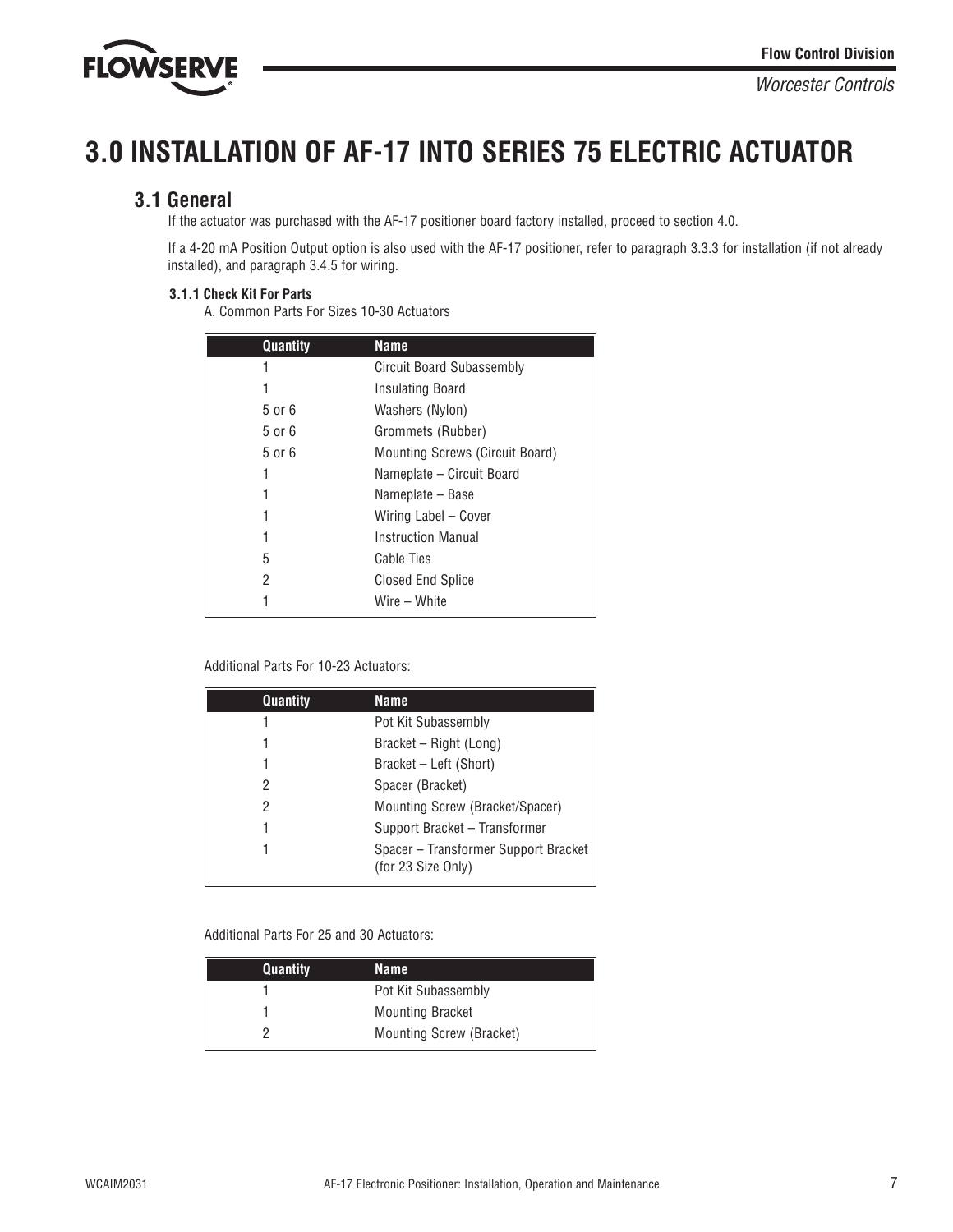

#### **3.1.2. Tools Needed**

 $\frac{1}{4}$ " nut driver, 1⁄8" screwdriver, needle nose pliers, 1⁄16" Allen wrench (cams and spur gear).

Volt/ohm meter (checking feedback potentiometer resistance, voltages – incoming process signal).

Milliamp source (to check calibration of positioner on actuator).

VAC line cord (to power basic actuator).

#### **3.1.3. Operation Check of Basic Actuator**

Set cams for about 1° to 3° of over travel in each direction (full open and full closed). That is, for 0° to 90° operation set at minus 3° and plus 93°. Power terminals 1 and 3 for CCW rotation, terminals 1 and 4 for CW rotation (reference paragraph 4.7.6.).

## **3.2 Mounting Potentiometer**

#### **3.2.1 Mounting Single Potentiometer Into Series 75 Actuator**

#### **See Figure 2.**

A. With the potentiometer mounted to the potentiometer bracket and the spur gear loosely fitted to the potentiometer shaft, mount the potentiometer bracket (if not already mounted) as follows:

#### 10-23 75 Actuator:

Remove the motor module mounting screws on the side of the module furthest away from the actuator shaft. Position potentiometer assembly bracket holes over screw holes and line up potentiometer shaft with center of actuator shaft, replace and tighten screws.

#### 25/3075 Actuator:

Attach potentiometer bracket to motor support plate between the terminal strip and actuator shaft with mounting screws as shown.

#### **3.2.2 Mounting Dual Potentiometer Into Series 75 Electric Actuator**

A dual potentiometer is also available and is required with the AF-17 when external resistance indication is also desired, or when the 4-20 Position Output option is also used.

Each potentiometer can serve only one function. Remote resistance monitoring and an AF-17, for instance, cannot share a potentiometer.

#### **Note: Voltage limit of "B" potentiometer is 30 volts maximum.**

Mount potentiometer per paragraph A of 3.2.1.

#### **3.2.3 Potentiometer Wiring**

- A. The feedback potentiometer leads are connected to the terminal block (TB-1) on the AF-17 board. Run the three leads up through the hole next to potentiometer R29. See Figure 1.
- B. Connect the potentiometer leads to the terminal block as follows:

| TB-1                                 |             |  |
|--------------------------------------|-------------|--|
| <b>Wire Color</b><br><b>Terminal</b> |             |  |
|                                      | Purple      |  |
| 2                                    | White/Black |  |
| 3                                    | Green       |  |
| (DO NOT CUT POTENTIOMETER WIRES!)    |             |  |

**NOTE 1: In the case of a dual potentiometer, "A" (front, close to the bracket) potentiometer wires are wired to the AF-17 board terminal block (TB-1) as stated above, "B" (rear, far from the bracket) potentiometer wires may be wired to terminals 7 (green), 8 (white/black), and 9 (purple) if available and the potentiometer will be used for resistive feedback, or they may be wired to TB-2 if 4-20 mA position output option is used. The wires are run up through the hole next to Q4 then connected to TB-2 as follows:**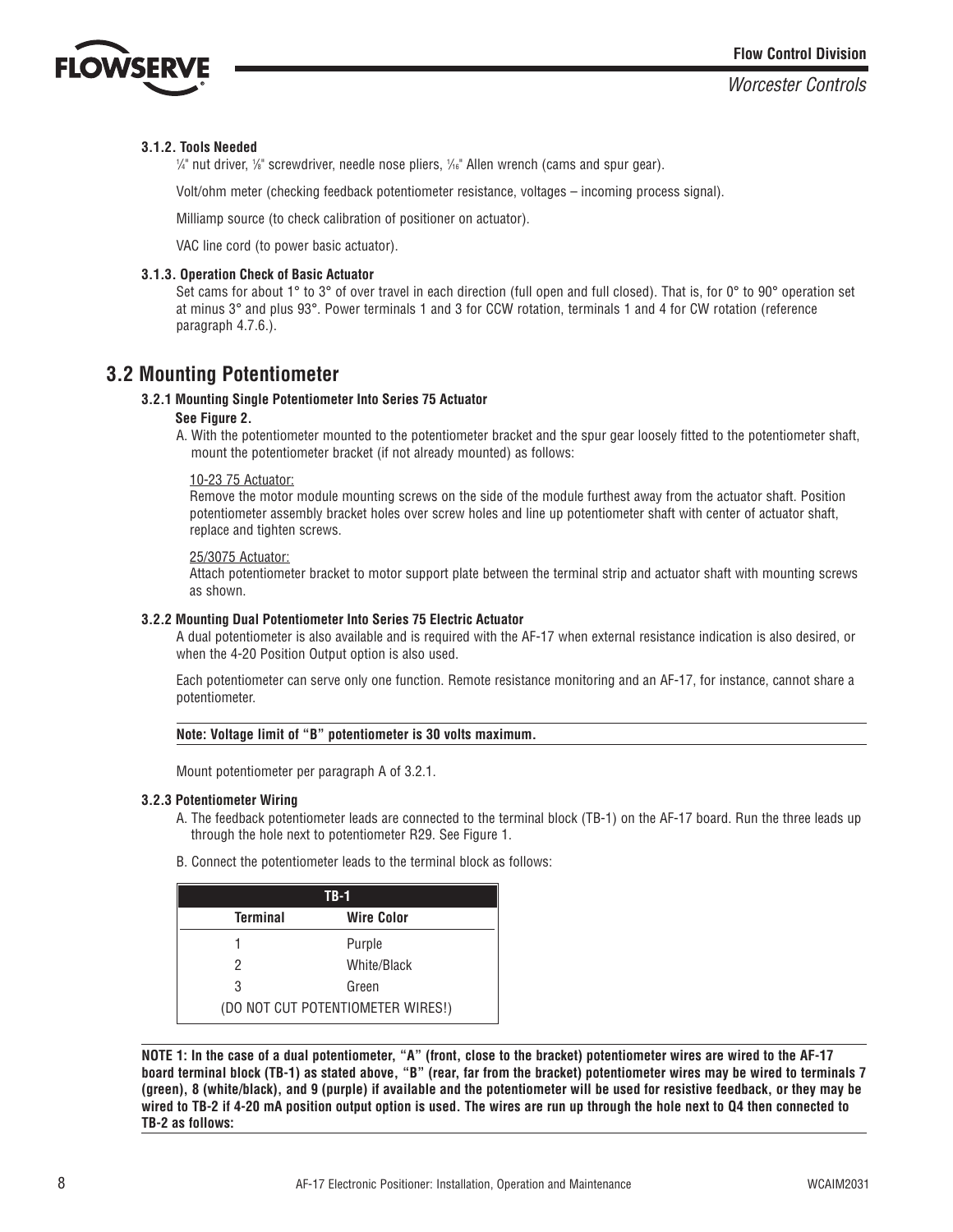

| $TB-2$                            |                   |  |
|-----------------------------------|-------------------|--|
| <b>Terminal</b>                   | <b>Wire Color</b> |  |
|                                   | Green             |  |
| 2                                 | White/Black       |  |
| 3                                 | Purple            |  |
| (DO NOT CUT POTENTIOMETER WIRES!) |                   |  |

#### **3.2.4 Adjusting Potentiometer**

A. Reference paragraph 4.7.6 for moving the actuator shaft electrically.

B. 10-30 75 Actuator:

Place the large face gear (12) over the actuator shaft with the gear teeth down and secure with snap ring (16).

**NOTE: The face gear utilizes a friction fit to the shaft. For best results, wipe off any lubricant that may be on the shaft before sliding on the face gear.**

**CAUTION: Do not overstretch the snap ring — use the minimum opening to allow them to slip over the gear.**

- C. Adjust the potentiometer spur gear until there is approximately 1 */*16" engagement with the large face gear. Ensure there is minimum backlash between the gears. Tighten the spur gear set screw.
- D. Rotate the face gear back and forth to ensure smooth and easy operation of the potentiometer.
- E. IMPORTANT: For 90° Valves:

Depending on whether the AF-17 board is installed and wired, either measure the resistance directly at the potentiometer wires if not installed or at the AF-17 terminal block (TB-1) if installed and wired. With the actuator either in the OPEN (full CCW) or CLOSED (full CW) position, and power off, rotate the face gear, thus turning the potentiometer shaft, until the resistance between the white/black lead (AF-17 terminal 2) and the green lead (AF-17 terminal 3) or the white/black lead (AF-17 terminal 2) and the purple lead (AF-17 terminal 1) respectively, as measured by ohmmeter, is between 80 ohms and 90 ohms.

#### **NOTE: It is not necessary to loosen or remove face gear snap ring(s) to rotate gear.**

- F. Power the actuator to the opposite position from where resistance was measured. Reference paragraph 4.7.6 for moving actuator shaft electrically.
- G. At this position, with power off, measure the resistance at the same terminals as stated above. The resistance reading should be greater than 700 ohms. If not, then power actuator back to original position and adjust potentiometer again, if necessary, as stated in paragraph E above. If unsuccessful in getting proper resistance readings, potentiometer is defective and should be replaced.
- H. The feedback potentiometer is now adjusted for use in the 75 actuator. Add the potentiometer caution label to the outside of the actuator cover.

**CAUTION: If the actuator shaft is manually rotated a multiple of 360° from its original position, the feedback potentiometer will no longer be in calibration. It must be recalibrated per paragraphs E-G above, in order for the AF-17 board to operate properly.**

#### **3.2.5 Important Note**

The feedback potentiometer is calibrated for only one 90-degree quadrant of valve operation.

If the valve and actuator output shaft is repositioned to another 90-degree quadrant the feedback potentiometer must be recalibrated as per Section 3.2.4.

The Series 75 actuators offer a manual override feature. Whenever repositioning the valve using the manual override capability on these actuators, move the valve only within the 90 degrees for which the feedback potentiometer has been calibrated.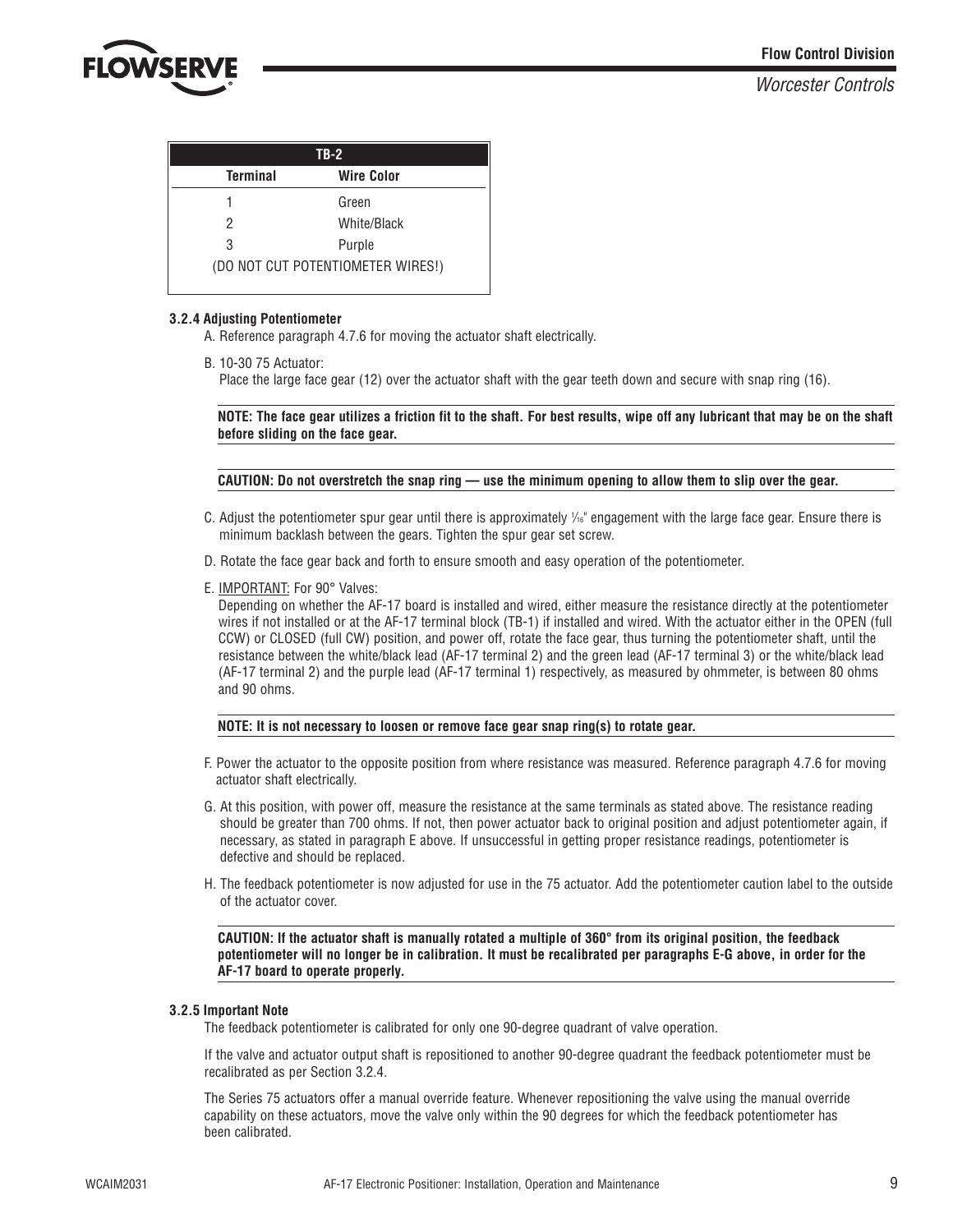

**Figure 2 – NOTE: Illustrations show single potentiometer only.**



<u>10-2375</u><br>PLAN VIEW



 $VIEW A-A$ 

| <b>Item</b> | <b>Description</b>                           |
|-------------|----------------------------------------------|
| 1           | <b>Limit Switches</b>                        |
| 2           | Motor Module                                 |
| 3           | Motor Module Mounting Screws (2)             |
| 4           | <b>Terminal Strip</b>                        |
| 5           | <b>Actuator Shaft</b>                        |
| 6           | Potentiometer                                |
| 7           | <b>Potentiometer Bracket</b>                 |
| 8           | Spur Gear                                    |
| 9           | Spur Gear Set Screw                          |
| 10          | Potentiometer Leads                          |
| 11          | <b>Potentiometer Shaft</b>                   |
| 12          | Face Gear                                    |
| 13          | Potentiometer Bracket                        |
| 14          | Mounting Screws (2)                          |
| 15          | Motor Support Plate                          |
| 16          | Snap Ring                                    |
| 17          | Lockwashers (2)                              |
| 18          | Nut                                          |
|             | Illustrations Show Single Potentiometer Only |



25/3075<br>PLAN VIEW



 $VIEW$   $B-B$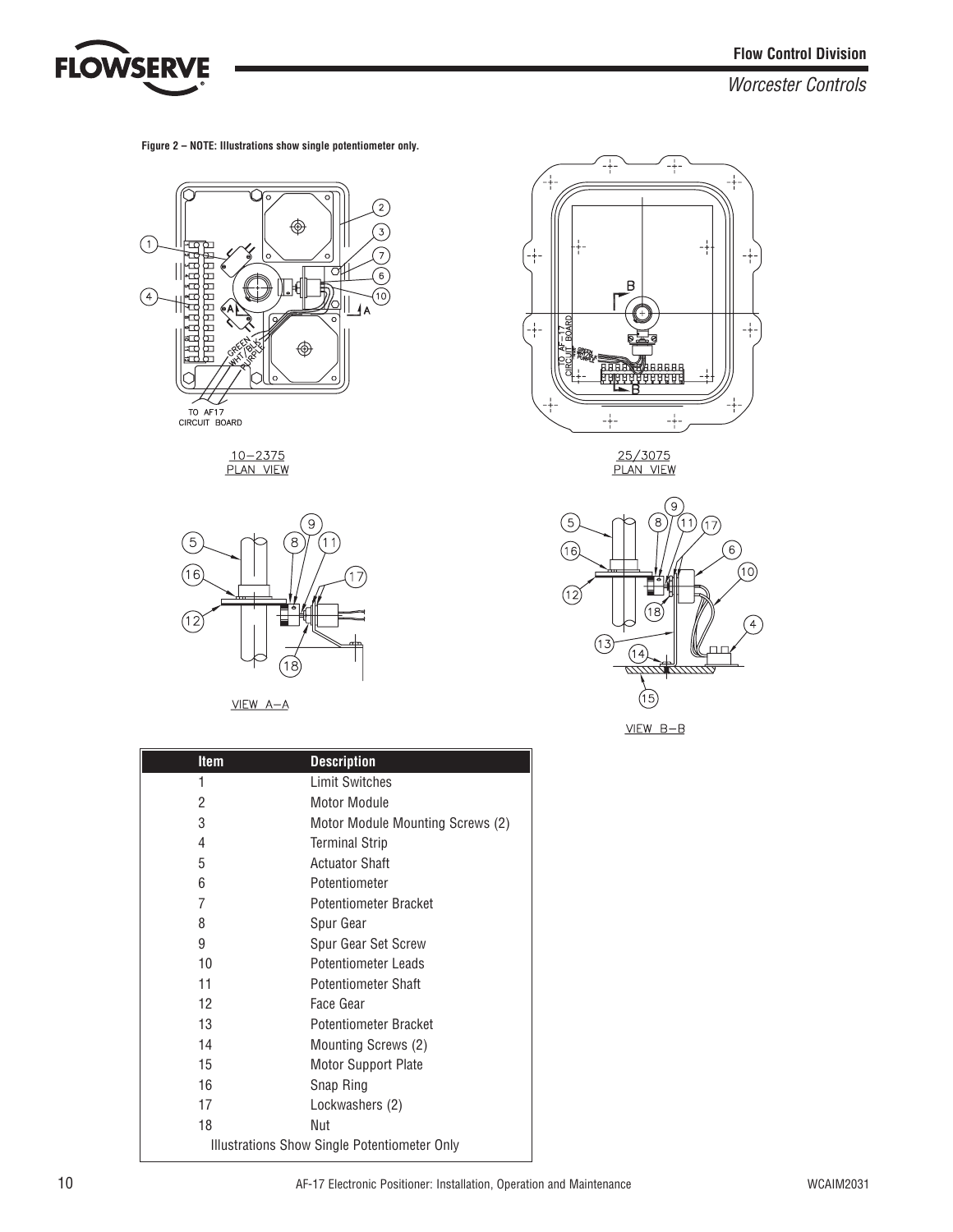

## **3.3 Mounting Circuit Board**

#### **3.3.1 For 120/240 VAC 10-23 Size Electric Actuators**

#### **See Figure 3.**

- A. Mount these brackets to the actuator motors or spacers as provided. The longer bracket is mounted to the right side of the actuator when facing the terminal strip using the motor mounting screws. Mount transformer support bracket to limit switch using existing switch screw.
- B. Remove and replace motor screws carefully to avoid stripping the threads of these self-tapping screws.
- C. Once these motor screws and brackets are firmly secured, firmly tap the motor stator to force realignment of the top motor bearing.
- D. Loosen all actuator terminal strip screws necessary to connect the circuit board's wiring to the terminal strip. See manual Part 3.4 for proper wiring of circuit board to the actuator's terminal strip. Wire routing is important. Ensure that wiring is not pinched and is not near cams or mechanical brake.
- E. Assemble circuit board into actuator. Slide rubber grommets onto insulating board. Put nylon washers under heads of self-tapping screws. (Six screws will be used to install the circuit board onto the brackets).
- F. Place circuit board over brackets. Feed the three feedback potentiometer wires up through the hole in the circuit board near potentiometer R29. See Figure 3 below and Figure 1 on page 6. Loosely fasten board to brackets using mounting screws. Use a nylon washer and a rubber grommet on the self-tapping screw securing the left front corner of board to transformer support bracket when facing terminal strip. NOTE: For 23 size only, use spacer (10) in place of grommet. Wire potentiometer to the AF-17 board per paragraph 3.2.3.
- G. The circuit board is wired to the terminal strip as shown in Part 3.4.
- H. Snug down the circuit board and secure mounting screws such that grommets are about half compressed.



**View Shown from the capacitor end of the 75 actuator (Capacitor not shown for pictorial clarity)**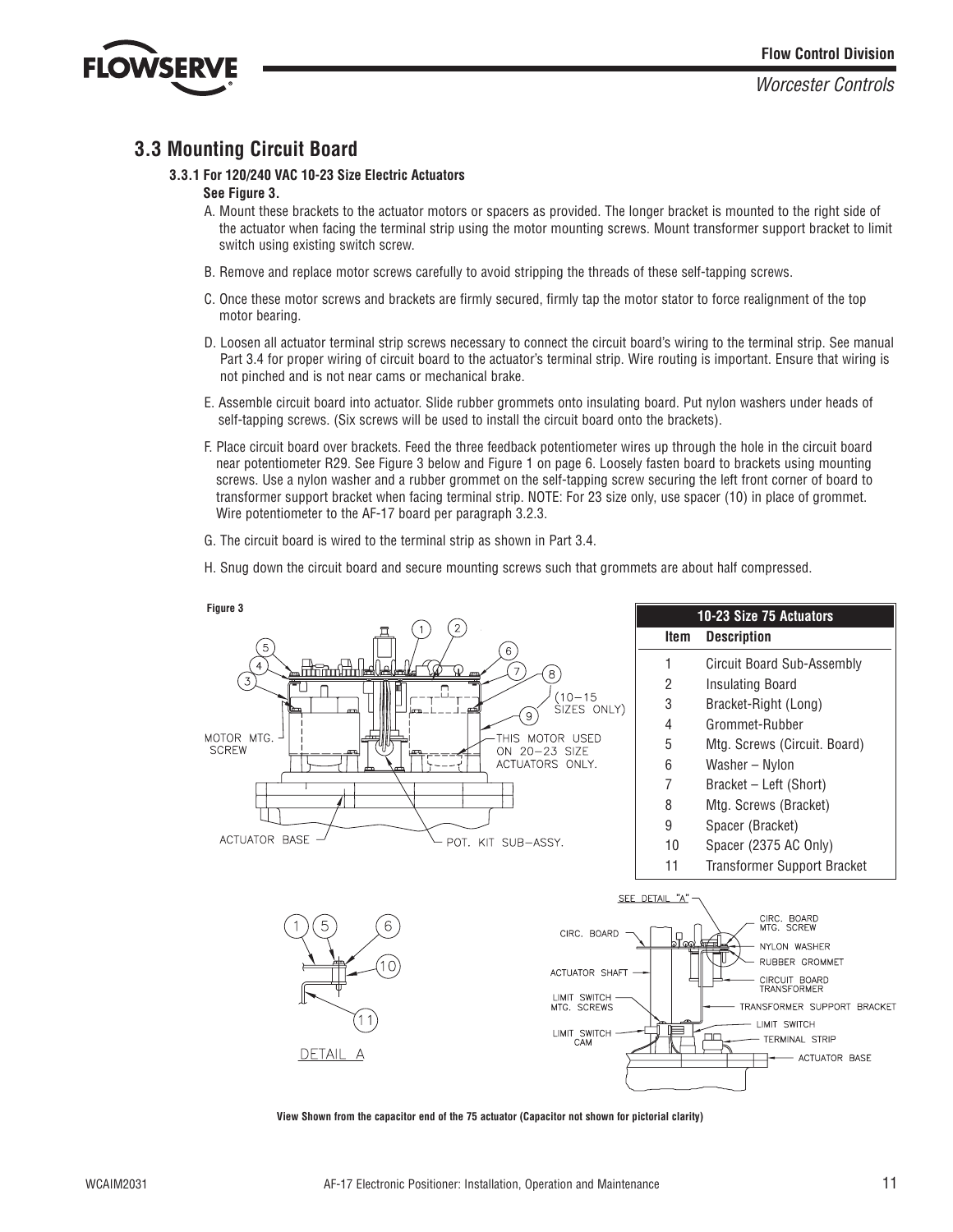

#### **3.3.2 For 120/240 VAC 25 and 30 Size Electric Actuators**

#### **See Figure 4.**

A. Assemble circuit board to bracket as shown.

- B. Place four of the five rubber grommets onto the insulating board. Put nylon washers on the self-tapping screws and place screws through the circuit board and insulating board. Start screws into the bracket. Use a nylon washer and a rubber grommet on the self-tapping screw, securing the lower left corner of circuit board.
- C. If no insulating board is used, place a rubber grommet between the board and the bracket. Tighten all screws such that the grommets are about half compressed.
- D. Use two screws to fasten circuit board bracket to the motor mounting plate, component side of the board is facing out.
- E. The circuit board is wired to the terminal strip as shown in Part 3.4.

**Figure 4**



**Limit Switch Locations (SW-3 and SW-4 are optional)**

**NOTE: Standard wiring for switches and capacitor as shown in Figure 4 is the same for 10-23 75 actuators and is for 120 VAC Positioner only. For 240 VAC Positioner, see paragraph 3.4.4.**

#### **3.3.3 Installation of Optional 4-20 Position Output (if used and not factory installed)**

A. The output of the position output option is suited for a 4-20 mA DC meter with 0-100% scale (such as General Electric type GE185), which is not part of the package. If properly calibrated, it indicates actuator shaft position from closed ( $0^\circ$ , 0%) to open (90°, 100%).

A dual potentiometer has to be used with the AF-17 to achieve the 4-20 mA output. Each potentiometer can serve only one function. See Part 3.2 for potentiometer installation and wiring procedures.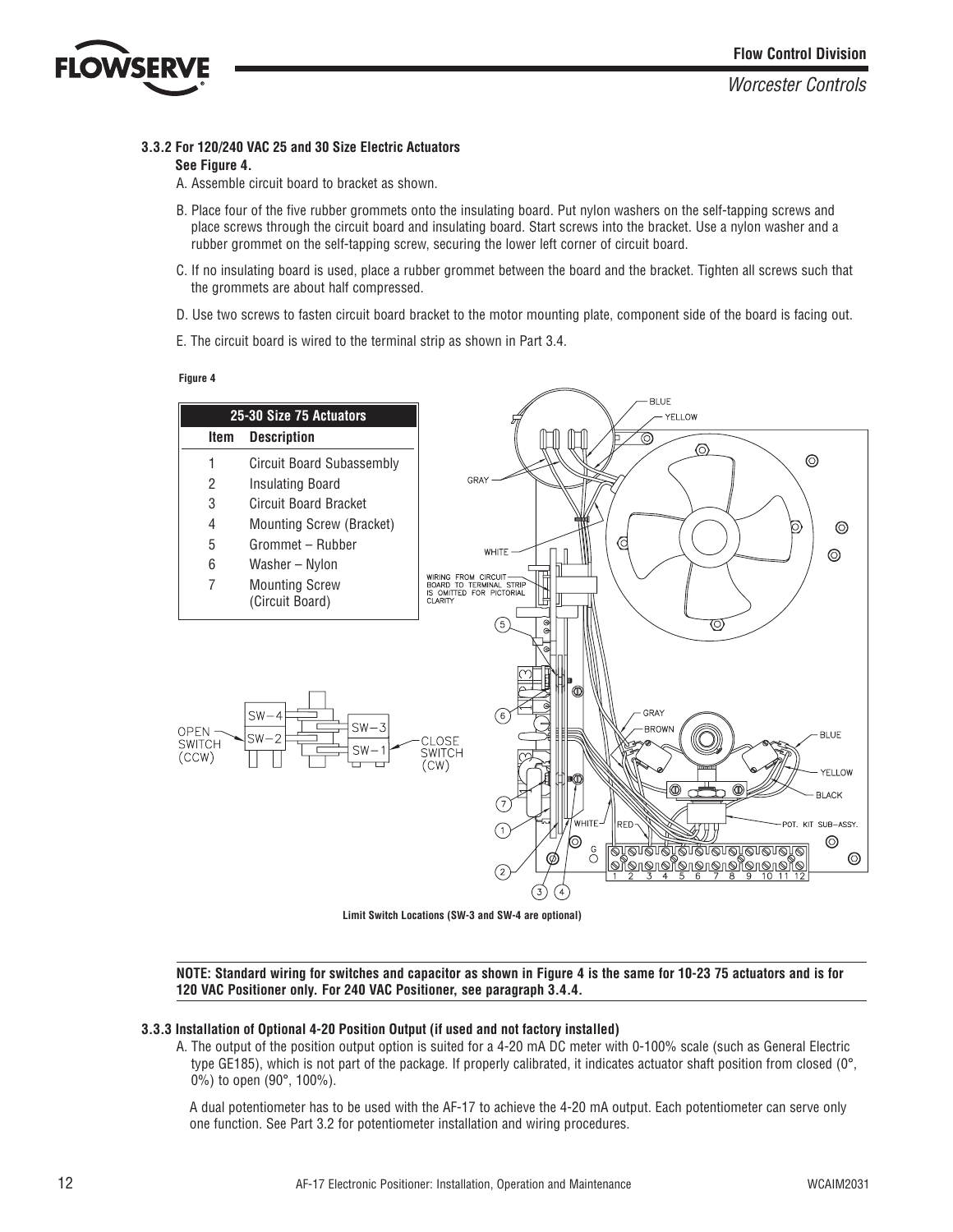

B. Parts Available for Assembly

| <b>Item</b> | Qtv | <b>Description</b>             |
|-------------|-----|--------------------------------|
|             | З   | Cable Ties                     |
|             |     | Potentiometer Kit (Not Shown)  |
| 3           |     | Connector Assembly (Not Shown) |

## **3.4 Wiring of AF-17 Board to Actuator**

**NOTE: When there are multiple wires going to terminal 1, use short white wire provided. Connect it to terminal 1 and then splice it to the other white wires (common) using the closed end splice provided.**

#### **3.4.1 Terminal Strip**

The AF-17 positioner board is wired to the terminal strip per Figure 5 for 120 VAC or Figure 6 for 240 VAC.

**CAUTION: Wiring should be inserted only to mid-point of terminal strip.**



**NOTE: For all input signal circuit wiring, regardless of length, shielded wiring should be used. See Paragraph 1.2.**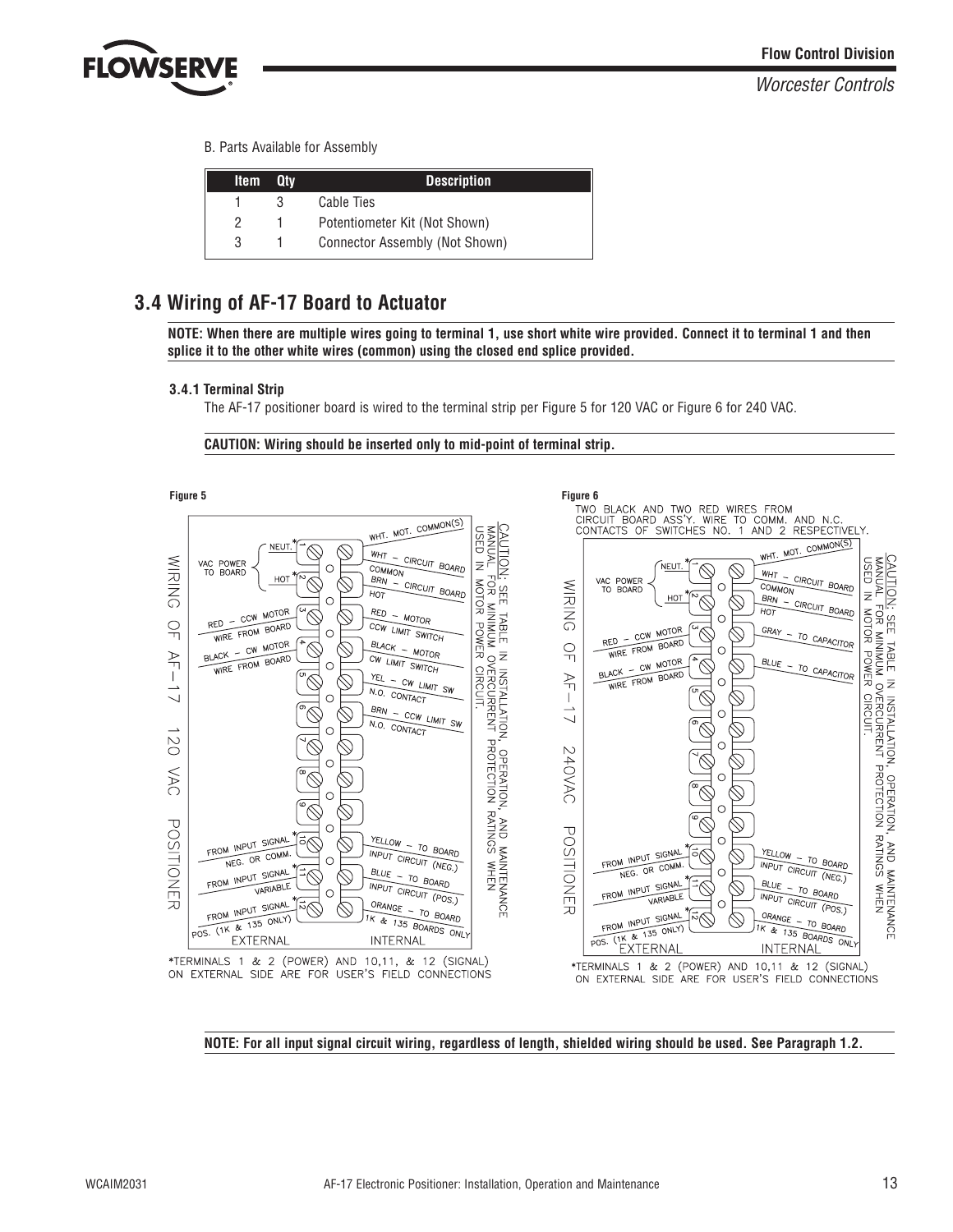

#### **3.4.2 Feedback Connections**

Actuators shipped with the positioner circuit board installed will have the feedback potentiometer also installed and connected to the AF-17 terminal block (TB-1) numbers 1, 2 and 3, green wire to 3, white/black wire to 2, and purple wire to 1. (Reference Figure 2.) If not already done, connect the three feedback potentiometer leads as listed above. See Figure 1.

#### **3.4.3 Output Connections**

The AC power switching circuits on the circuit board connect to actuator terminals 3 and 4. The circuit board's CCW power control circuit connects to terminal 3 via the positioner's red wire and the CW power control circuit connects to terminal 4 via the positioner's black wire. (Reference Figures 5 and 6). The actuator's motor "Common" must connect to the positioner board's white wire and AC "neutral" for correct actuator operation.

#### **3.4.4 For 10-30 AF-17 240 VAC Positioner Wiring**

For this voltage only, the two limit switches are used to switch off the opto-coupler (U1, U2, U3) outputs at the end of CW and CCW strokes instead of directly switching off the motor. This protects the triacs (Q1, Q2, Q3) by ensuring that they are switched off via their gate circuit and do not shut off on full power.

Replace the original gray and blue actuator wires (make a note of which color wire is on which capacitor terminal and then discard them) with those provided. Connect them to the capacitor as originally wired and to terminals 3 and 4 (gray to no. 3, blue to no. 4) Reference Figure 6.

The two black wires (#20 gauge) from the positioner board connect to the common and normally closed contacts of switch no. 1 (lower right hand switch), and the two red wires (#20 gauge) from the positioner board connect to the common and normally closed contacts of switch no. 2 (lower left hand switch). Route the wires so they will not interfere with switch or feedback potentiometer operation.

The cams, which operate these switches, are adjusted as referenced in paragraphs 3.1.3, 4.1, 4.2, 4.3 and 4.7.1.

**NOTE: Securely tighten all terminal screws. Keep wiring away from all rotating parts and ensure it will not be pinched when the actuator cover is installed.**

#### **3.4.5 Wiring for AF-17 with 4-20 mA Output**

#### **See Figure 7.**

A. The white wire (common) from the AF-17 PC board is wired to terminal no. 1 on internal side; the brown wire (hot) from the AF-17 PC board is wired to terminal no. 2 on internal side. Feedback potentiometer wires from the "B" section of the dual potentiometer are wired directly to the AF-17 circuit board terminal block TB-2 (green to terminal 1, white/black to terminal 2, and purple to terminal 3).

**Figure 7**

WIRING OF AF-17 & 4-20 MA POSITION OUTPUT<br>120 VAC POSITIONER<br>SHOWN

\*TERMINALS 1 & 2 (POWER) AND<br>10, 11 & 12 (SIGNAL) ON EXTERNAL SIDE ARE FOR USER'S FIELD CONNECTIONS

CAUTION: SEE TABLE IN PARA. 3.5.3 FOR<br>MINIMUM OVERCURRENT PROTECTION RATINGS WHEN USED IN MOTOR POWER CIRCUIT

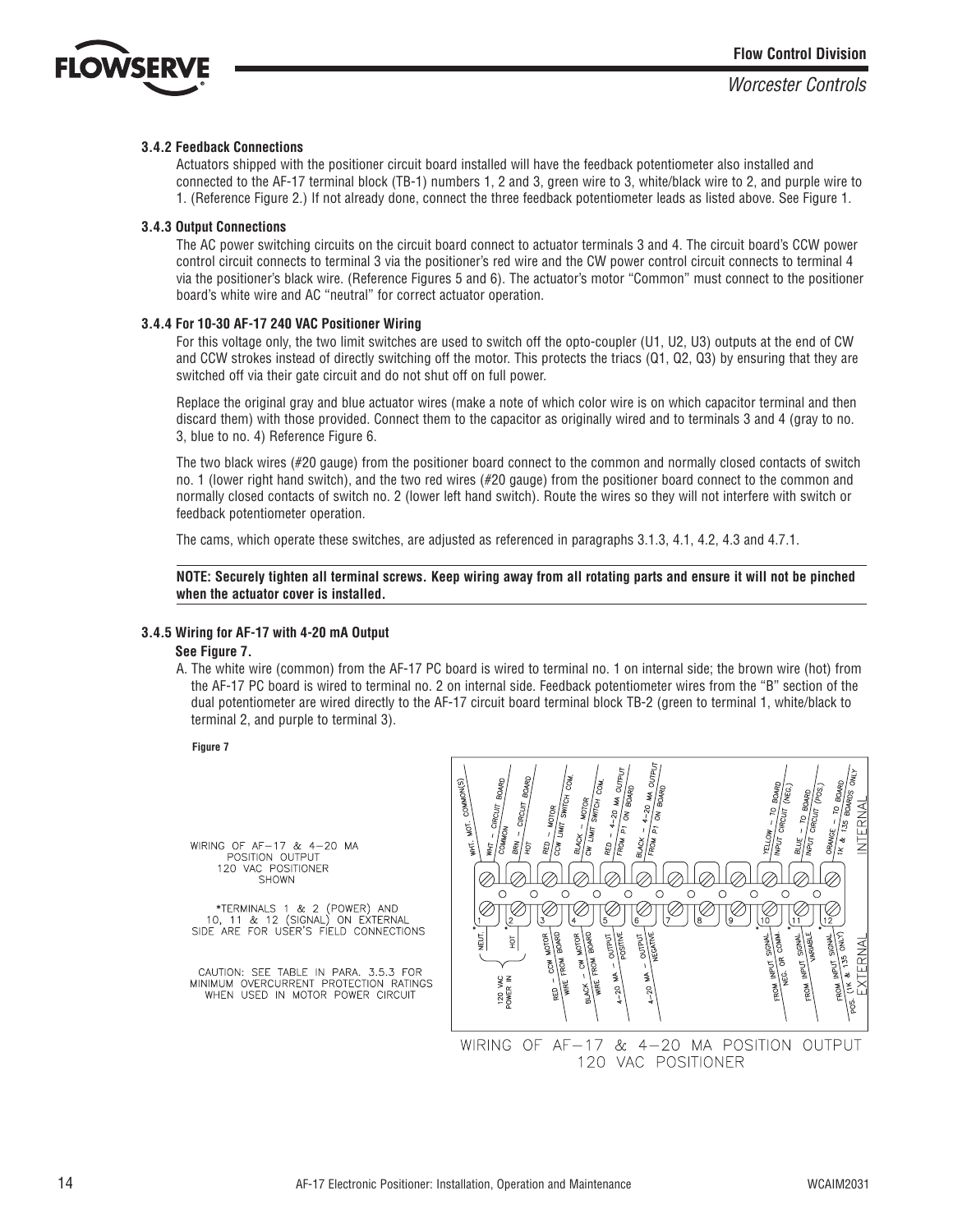

B. For 120 VAC board only, remove yellow wire from terminal 5 and brown wire from terminal 6, disconnect them from N.O. contacts of switches 1 and 2 and discard them. For all AC boards, connect wires of output signal connector assembly from AF-17 board connector (P1) such that red wire (+) is wired to terminal 5 and black wire (-) is wired to terminal 6 on internal side of terminal strip.

**NOTE: Check for wiring diagram label inside of cover, if it doesn't have the 4-20 mA output option wiring shown, mark label for terminals 5 and 6 according to Figure 7.**

- C. External wiring is between actuator terminal strip and outside power supply and various controls. Common wire of the power supply is wired to terminal 1 and hot wire of the power supply to terminal 2. An outside position indicator meter is wired with positive connection to terminal 5 and negative connection to terminal 6.
- D. Securely tighten all terminal screws. Secure all wires neatly with the cable ties. Keep wiring away from all rotating parts and ensure wiring is not pinched when actuator cover is installed.
- E. The feedback potentiometer has to be adjusted to obtain the proper resistance range. See paragraph 3.2.4. To obtain proper 4-20 mA output, the AF-17 board 4-20 mA output has to be calibrated. Using an ammeter connected to actuator terminals 5 (positive) and 6 (negative) adjust the two potentiometers R29 and R30 on the board. Locate the actuator in the closed position (0%) and adjust R30 potentiometer (closest to TB-2) to obtain 4 mA on the ammeter. Move the actuator to the open position (100%) and adjust R29 potentiometer (closest to the shaft hole) to obtain 20 mA. Because adjustment of one potentiometer affects the other, repeat the procedure several times to obtain proper values.

IMPORTANT: The feedback potentiometer is calibrated for only one 90° quadrant of valve operation. If the output shaft is repositioned to another 90° quadrant or if the output shaft is rotated a multiple of 360° from its original position, or if the 4-20 mA position output option is disconnected from the AF-17 board, the feedback potentiometer will no longer be in calibration and must be recalibrated. See paragraph C of part 1.1 and paragraph 3.2.4.

## **3.5 Actuator Power**

#### **3.5.1 Wire Size**

AC power to the positioner and from the positioner to the actuator should be with wire no smaller than #18 gauge and with insulation rated for the particular application. The #18 gauge wire size is sufficient for all Worcester Series 75 actuators. When using the positioner with other makes of actuators, check the manufacturer's current rating to determine the correct wire size.

#### **3.5.2 Terminations and Voltage**

AC power connections are made to terminals 1 and 2 of the terminal strip. The AC neutral, or common, wire should be connected to terminal #1 and the AC "Hot" wire to terminal #2. Note that the positioner requires a minimum of 110 VAC, and a maximum of 130 VAC for the 120 VAC version and a 220 VAC minimum, 250 VAC maximum for the 240 VAC version.

Grounding wires should be connected to green colored grounding screw (if present) on actuator base or to any base plate mounting screw in the actuator.

#### **3.5.3 Minimum Fuse Ratings**

See table below for minimum fuse rating when overcurrent protection is used in motor power circuit.

| <b>Minimum Fuse Rating for Overcurrent Protection</b> |                |                    |
|-------------------------------------------------------|----------------|--------------------|
| <b>Actuator Size</b>                                  | <b>Voltage</b> | <b>Fuse Rating</b> |
| $10 - 23$                                             | <b>120 VAC</b> | 5A                 |
| 25/30                                                 | <b>120 VAC</b> | 10A                |
| $10 - 23$                                             | <b>240 VAC</b> | 3A                 |
| 25/30                                                 | <b>240 VAC</b> | 5A                 |
| $10 - 23$                                             | 12 VDC         | 10A                |
| $10 - 23$                                             | 24 VDC         | 5A                 |

**NOTE: This table shows the minimum rating to prevent inrush current from blowing the fuse.**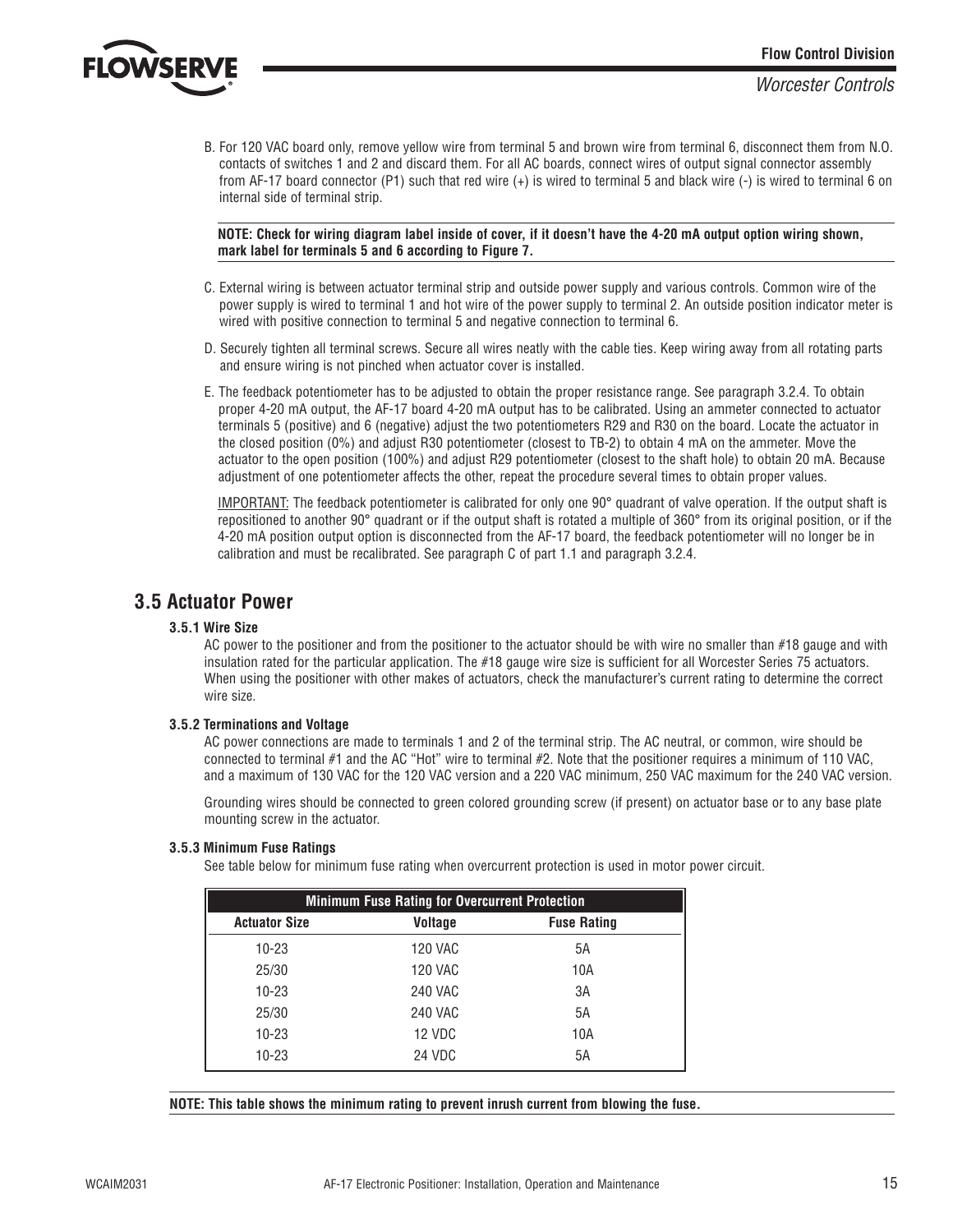

## **3.6 Input Signal Connections**

**NOTE: The 120/240 VAC AF-17 positioner board signal input circuit is protected by a 1** */***<sup>16</sup> amp fuse, F1. See Figure 1 and Paragraph A of Part 1.1.**

#### **3.6.1 AF-17-1, AF-17-4, AF-17-10 (Milliamp Input Signal for AF-17)**

For a milliampe signal input, the more positive or "High" signal lead should connect to terminal 11. The less positive or "Common" lead should connect to terminal 10. Terminal 10 is  $(-)$ , Terminal 11 is  $(+)$ .

This positioner is available for use with the standard milliamp signals: 1 to 5, 4 to 20, and 10 to 50 milliamps. The positioner board is factory calibrated for one of the three milliamp signal ranges, and field changes are not advised. A label on the circuit board indicates the positioner's signal range.

Paragraph 6.4.1 gives the nominal resistance load, which the positioner presents to the control circuit for the three signal ranges.

Comparison of resistance measurements made at terminals 10 and 11 (on the yellow and blue wires from the circuit board) against the resistances shown in paragraph 6.4.1 provides a quick way to determine the milliamp range for which a particular board is calibrated.

**NOTE: If the circuit board has an orange wire (See Figure 1) attached to it, the board is for a Resistive Input. See Paragraph 3.6.2 and Figure 8.**

#### **3.6.2 AF-17-13, AF-17-1K (Resistive Input for AF-17)**





For a resistance input signal, the usual connections will be similar to that shown in Figure 8 with a "Close" command being generated where the potentiometer of Figure 8 is rotated to its full CCW position and an "Open" command when it is in the full CW position.

If the command signal is derived from other than a rotary potentiometer, it is only necessary to keep in mind that a "Closed" (full CW) valve is called for when the command potentiometer presents the least resistance between terminals 10 and 11 and the most resistance between terminals 11 and 12. A full "Open" (full CCW) valve would be the reverse condition; the least resistance between terminals 11 and 12 and the most resistance between terminals 10 and 11.

If the "Command" potentiometer is reasonably linear, the actuator/valve will be approximately 50% open when the resistances between terminals 10 to 11 and 11 to 12 are equal.

Resistive input circuit boards are made in two versions, one for high resistance command circuits – 1000 ohms nominal, and one for low resistance command circuits – 135 ohms nominal.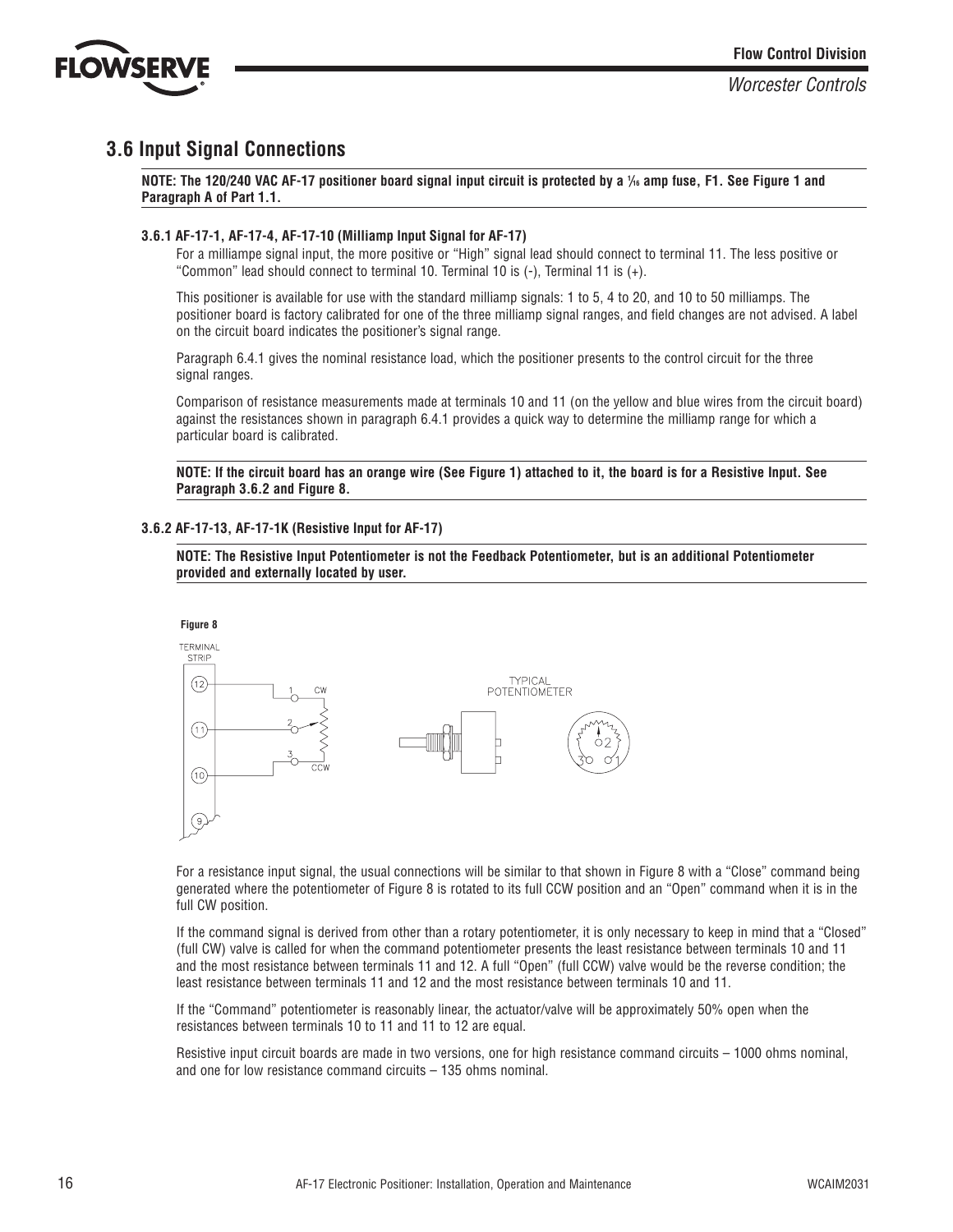

#### **3.6.3 AF-17-5V, AF-17-XV (Direct Voltage Input Signal for AF-17)**

For a voltage input signal, the more positive or "High" signal lead should connect to terminal 11. The less positive or "Common" lead should connect to terminal 10. Terminal 10 is (-), Terminal 11 is (+).

This positioner is available for use with the standard direct voltage signals: 0 to 5 VDC and 0 to 10 VDC. The positioner board is factory calibrated for one of these two signal ranges and field changes are not advised.

Paragraph 6.4.1 gives the nominal resistance load that the positioner presents to the control circuit for the two signal ranges.

## **4.0 CALIBRATION AND ADJUSTMENT**

## **4.1 Initial Set-Up and Adjustment (Applies To All Models)**

When properly adjusted, the actuator will stop at the full open and full closed points as a result of having reached one of the limits of the input signal span, and the actuator's limit switches will be used in a back-up mode to stop the actuator, should an out-ofrange input signal occur.

In case of Series 75, 240 VAC Actuator with AF-17 240 VAC positioner, the two limit switches do not limit actuator travel. Exercise caution not to override limit switches. Reference paragraph 3.4.4.

Actuators with factory-mounted positioners will be shipped with their limit switches properly adjusted. When the positioner, whether internally or externally mounted, is installed to an actuator in the field, the actuator limit switches should be initially adjusted to trip at 1 to 3 degrees AFTER the positioner would normally have shut the actuator off upon reaching the upper or lower input signal limit. Reference parts 4.2, 4.3 and paragraph 4.7.1. CAUTION: If either the valve or the actuator have mechanical end of travel stops, the limit switches should be set to trip JUST before a mechanical stop is reached even if this point is coincident with one of the limits of the input signal.

**NOTE: Prior to starting potentiometer adjustment procedure set the AF-17 adjustment potentiometers as follows: "Range" and "Zero" potentiometers full clockwise, "AH" full clockwise then 1** */***<sup>4</sup> turn counter-clockwise.**

## **4.2 "Zero" Adjustment ["Zero" Potentiometer Initially Full Clockwise (CW)]**

Apply a "full closed" signal to the positioners input, i.e., 4 mA. The actuator should rotate in the CW direction and come to a stop at or near the CW limit of rotation. Adjust the "Zero" adjustment until the actuator stops in the fully closed position AND the indicator LD2 is "OFF". If LD2 is "ON", this indicates that the "Closed" (SW-1) limit switch has tripped. The "Closed" limit switch should be adjusted such that it will trip 1° to 3° beyond the full closed position of the actuator. Readjust the "Closed" limit switch if necessary.

## **4.3 "Range" Adjustment ["Range" Potentiometer Initially Full Clockwise (CW)]**

Apply a "full open" signal to the positioners input, i.e., 20 mA. The actuator should rotate in the CCW direction and come to a stop at or near the CCW limit of rotation. Adjust the "Range" adjustment until the actuator stops in the fully open position AND the indicator LD1 is "OFF". If LD1 is "ON", this indicates that the "Open" (SW-2) limit switch has tripped. The "Open" limit switch should be adjusted such that it will trip 1° to 3° beyond the full "Open" position of the actuator. Readjust the "Open" limit switch if necessary. When 4.2 and 4.3 are complete, ensure that limit switches are set 1° to 3° beyond the electronic travel limits. Reference CAUTION in 4.1.

## **4.4 "AH" Adjustment (Anti-Hunt) ("AH" Potentiometer – turn fully clockwise (CW), then 1** */***<sup>4</sup> turn CCW)**

This adjustment can be made only after installation is complete and actuator is operational. Apply sufficient input signal to turn the actuator shaft an amount that would open the valve approximately 10%. If the actuator hunts, adjust the "AH" control in a CCW direction until the hunting stops. If no hunting occurs, adjust the control towards the CW direction. Increase the input signal in steps of approximately 10% and reset the "AH" adjustment until no hunting occurs over the entire input signal range.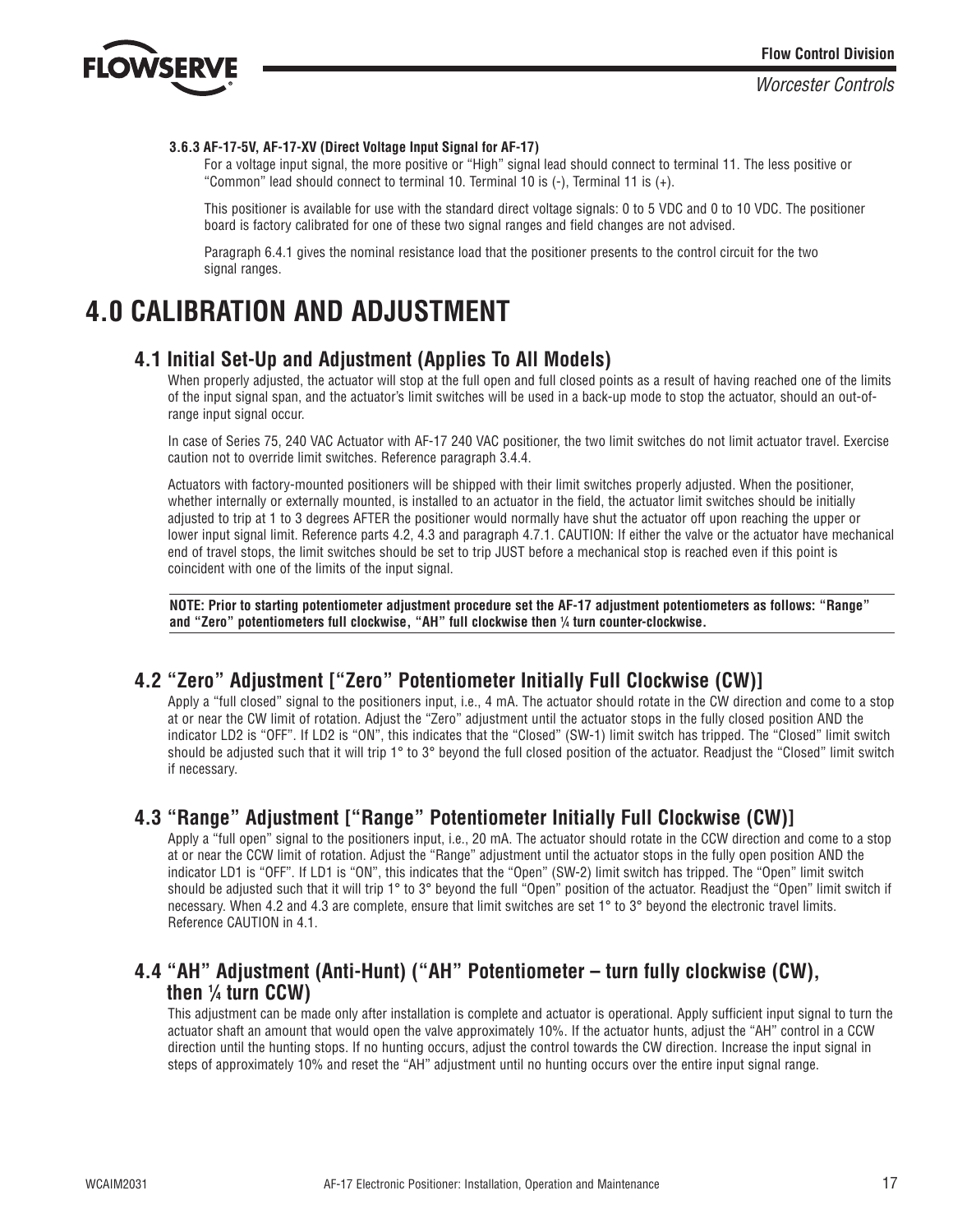

## **4.5 Adjustment Recheck**

There is some interaction between adjustments of the "Zero" and "Range" controls, therefore if an adjustment is made at one end of travel, the opposite end should be rechecked.

Although the "Range" and "Zero" settings are relatively unaffected by fairly large temperature changes, it is suggested that positioners be checked during a users routine maintenance schedule.

## **4.6 Operational Check**

Once the AF-17's circuit board zero and span potentiometers are set for the minimum and maximum process signal values, typically a 4-20 mA signal, do the following checks:

#### **4.6.1 Increasing Signal**

Reduce process input signal below the minimum value so that actuator stops on its closed limit switch and closed LD2 is on. Increasing the input signal in small increments should allow the actuator to move in angular increments proportional to these small incremental increases in the incoming signal.

#### **4.6.2 Decreasing Signal**

Continually adjust the signal until the maximum signal value is reached and actuator is in fully open position. With a signal over 20 mA, when the positioner is calibrated for 4 to 20 mA, the actuator will operate until the proper cam has actuated the open limit switch. Note that the open LD1 will be "on" when actuator stops at limit switch.

In similar fashion, decrease the process signal in small values. The actuator should move closed in small steps until the fully closed position is reached at the minimum signal value, typically 4 mA for a 4-20 mA calibration.

#### **4.6.3 Attaching Label**

Attach label to board.

### **4.7 If Problems Occur**

If problems occur while trying to obtain the desired positioner action, check the following:

#### **4.7.1 Cam Adjustment**

The actuator cams should actuate the limit switches 1° to 3° after the actuator stops at either the fully open or fully closed position.

If the actuator is closed at 0 degrees, the limit switch must actuate by the time the actuator is at the minus 1 to 3 degree position. Similarly, at the open or 90-degree position, the limit switch must actuate by the time the actuator is at the 91 to 93 degree position.

#### **NOTE: See CAUTION in part 4.1.**

#### **4.7.2 Feedback Potentiometer Calibration**

Check the feedback potentiometer calibration per paragraph 3.2.4 of the manual. At either the full open or the full closed position, stopping at either limit switch, the potentiometer must still be within its electrical travel. To verify this, check the resistance at either the full open or full closed position. The resistance measured between terminals 2 and 3 or 2 and 1 on the AF-17 terminal block, with the power off, must be between 80 ohms and 90 ohms.

Readjust the feedback potentiometer as necessary and check as in the previous steps for proper incremental movement of the valve actuator from limit switch to limit switch; full closed to full open; -1° to -3°, +91° to +93°.

#### **4.7.3 Reverse-Acting**

For a reverse-acting actuator, read part 5.4 in the manual. Simply follow the instructions of part 5.4 and readjust the circuit board "zero" and "range" potentiometers as needed.

#### **4.7.4 Adjustment to Loop Process**

Once the actuator and positioner are installed in the system, further adjustments may be necessary to trim the AF-17 circuit board/actuator action to the process controller's action in the process loop. The AH potentiometer on the circuit board may require adjustment counterclockwise to stop the AF-17 circuitry from reacting to spurious electrical noise signals.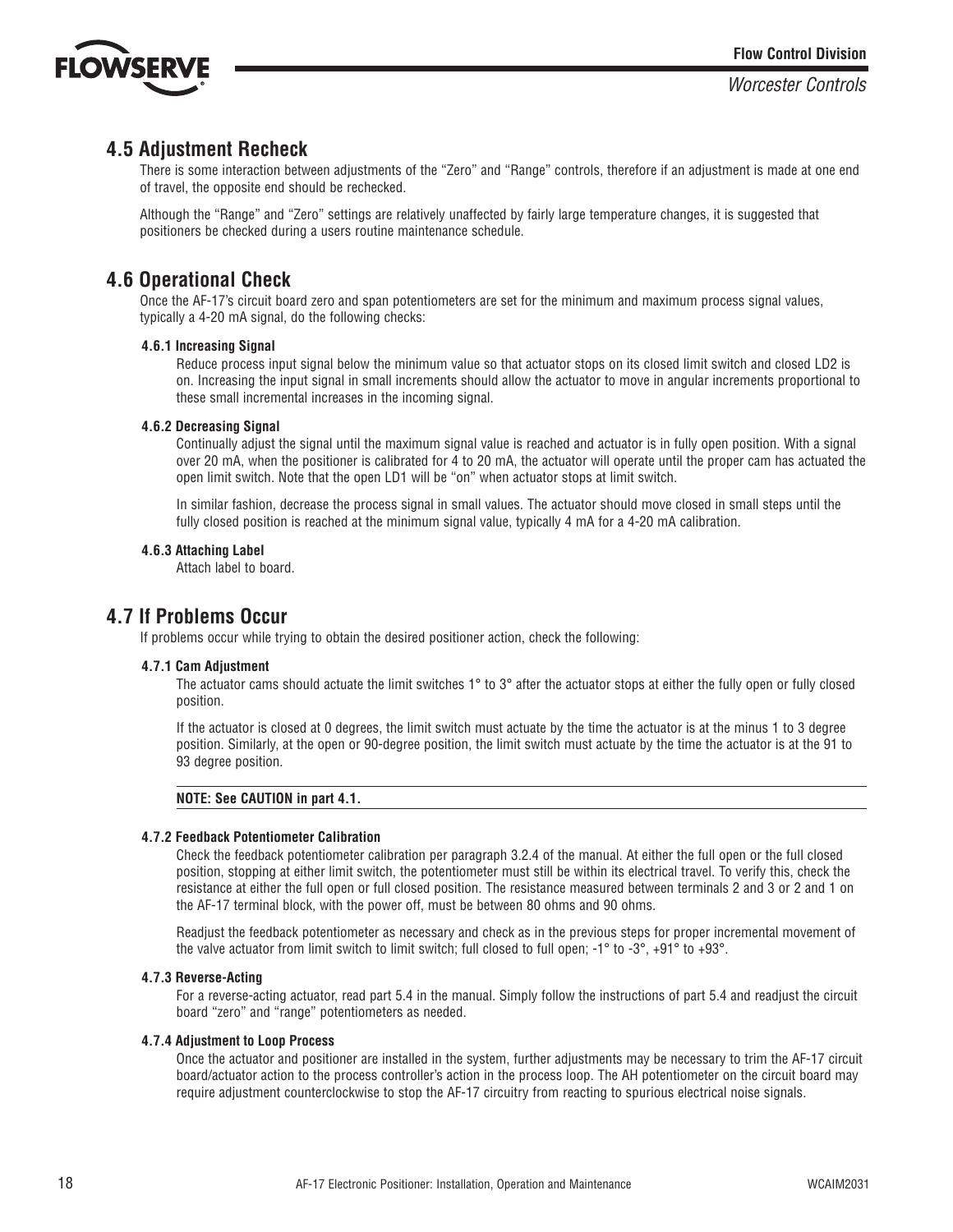

#### **4.7.5 Check Fuse F1**

For AC boards, check fuse F1 to see if it is blown. If it is, replace with spare fuse F2 attached to PC Board and order another fuse for spare (Newark part number 94F2146). IMPORTANT: To check fuse - remove it from circuit and test with ohmmeter. Resistance should be about 6 ohms.

**NOTE: If fuse F1 is blown, excessive voltage (possibly 120 VAC) was applied to the signal input circuit. If so, correct this condition before changing fuse. See Paragraph A of Part 1.1.**

For DC boards, check fuse F1 to see if it is blown. If it is, replace it with a 1:24", 250 volt, 3 amp fuse, available through any electrical supplier. See Part 2.2 in DCAF17 IOM supplement.

#### **4.7.6 Check basic actuator for proper operation using the proper AC voltage**

- A. Remove red and black leads coming from circuit board at terminals 3 and 4 (if already installed). Tape stripped ends of these wires.
- B. Alternately energize, with the appropriate AC voltage, terminals 1 and 3 and 1 and 4. The actuator should move clockwise when energizing terminals 1 and 4, stopping only at the clockwise limit switch. The actuator should move counterclockwise when energizing terminals 1 and 3, stopping only at the counter-clockwise limit switch.

**NOTE: For AF-17 240 VAC Positioner only, limit switches do not directly control motor. Therefore, the actuator will not stop when the limit switches trip. Use care not to drive the actuator past its normal limits. Run the actuator to its limits in each direction, to assure proper operation of the actuator.**

#### **4.7.7 Check for Noise Problems**

If the circuit board's light emitting diodes (LEDs) blink or seem to continuously glow, electrical noise is interfering with the positioner's input process signal. (Always use shielded cable for the process signal coming to the AF-17 board. Ground the shield at only one end.) Adjust AF-17 positioner as necessary. See Section 4.0.

#### **4.7.8 Replace Circuit Board**

If problems still occur after taking these remedial steps, replace circuit board in the actuator.

## **5.0 OPERATIONAL VARIABLES**

### **5.1 Sensitivity**

The Worcester AF-17 Electronic Positioner has been designed to a standard sensitivity equivalent to approximately 240 positions for a 15 second 90 degree shaft movement.

### **5.2 Reduced Travel Operation**

A small amount of travel reduction can be achieved (4-6 degrees). This can be accomplished by applying maximum and minimum input signals and adjusting the "Range" and "Zero" controls to determine the new rotation end limits. (Limit switch cams should also be reset. See parts 4.1 and 4.4.)

### **5.3 Split Range**

With AF-17 Positioner circuit board revisions (Revision R10 and later) split range adjustment capability is available with standard board and may be obtained using the standard calibration procedures.

### **5.4 Reverse Action**

The usual mode of operation of an actuator is to use an increasing signal for the open direction of travel and a decreasing signal for the close direction of travel. For use in certain types of applications, it may be desirable to operate using a decreasing signal for the open direction and an increasing signal for the close direction. For some valves this can be done by cross-line mounting the actuator (mounting the actuator to the valve such that it is rotated 90° from the normal mounting position. This has the effect of rotating the valve ball 90° with the actuator at its 4 mA position. As the signal is increased toward 20 mA the valve ball will travel toward its closed position but in a counter-clockwise direction. Therefore, this method will work only with valves with round seats, not with characterized seats). No positioner wiring changes would be required using this method. If cross-line mounting is not feasible, the reversal can be accomplished at the positioner as follows: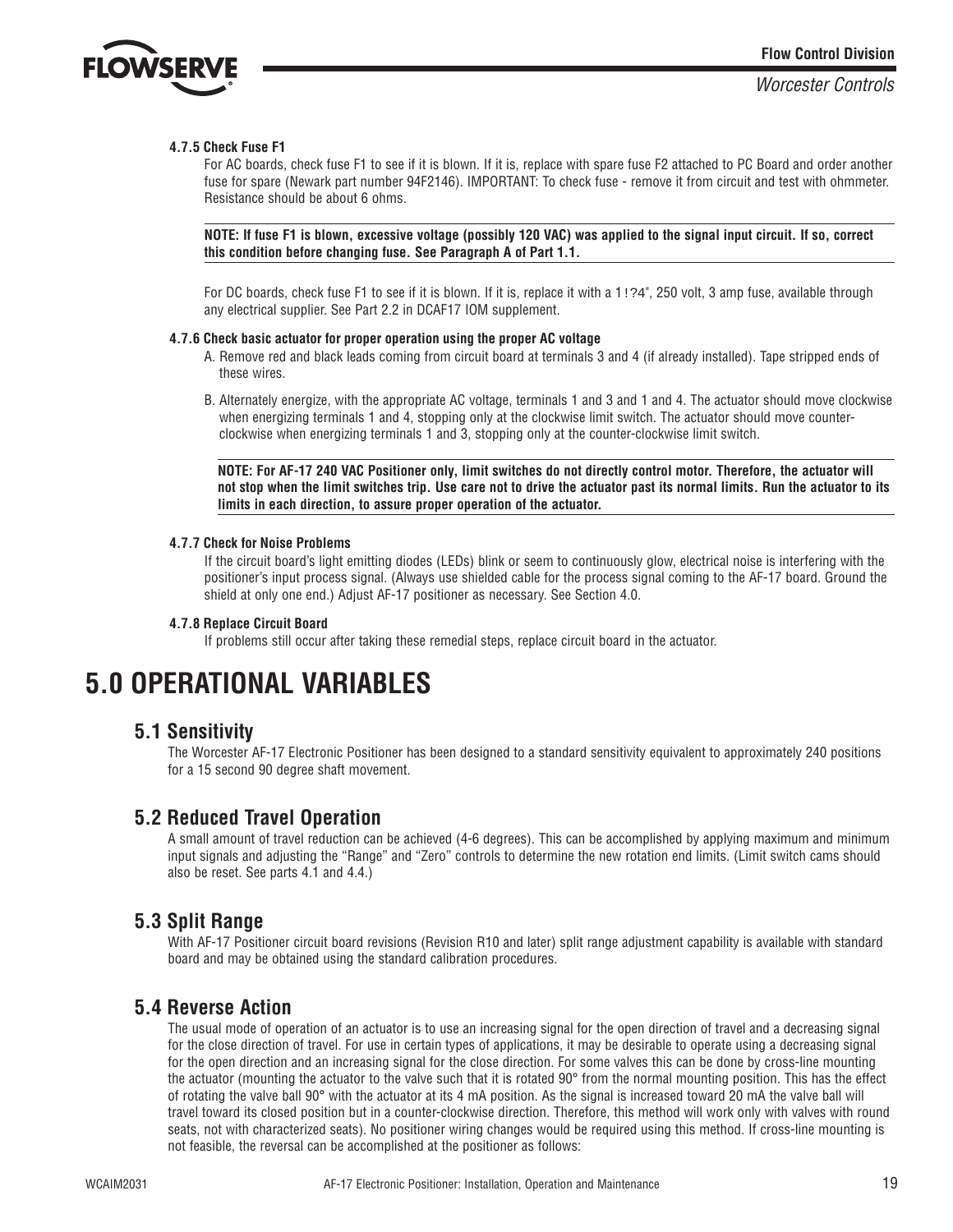

#### **5.4.1 Input Reversing – (AF-17-1, AF-17-4, AF-17-10) (mA Input); 120 VAC**

Reverse the black and red wires from the positioner board; the red goes to terminal 4 and the black to terminal 3. Change the feedback potentiometer wires on the board at TB-1 terminals 1 and 3; the purple wire goes to terminal 3 and the green wire to terminal 1. The positioner will now operate in reverse of the usual manner and the controls "Range" and "Zero" will also be reversed. The "Range" control should now be used to adjust the closed end of travel and the "Zero" control used to adjust the open end of travel. Always adjust the "Zero" control first!

**NOTE: If the 4-20 mA signal output (if installed) is to be reversed also, then the wires at TB-2 terminals 1 and 3 must also be reversed. The AF-17 board must be recalibrated after switching the wires at TB-2 and/or TB-1.**

#### **5.4.2 Input Reversing – (AF-17-1K, AF-17-13) (Resistance Input); 120 VAC**

Make the same changes as in 5.4.1. If the input is from a manual control station and it is desired that the direction for "Closed" and "Open" also be reversed at the "Command" potentiometer, change additionally the wires from the circuit board to terminals 10 and 12. Connect the orange wire to terminal 10 and the yellow wire to terminal 12. The operation of adjustments "Range" and "Zero" will be reversed, as in paragraph 5.4.1. Recalibrate the AF-17 board.

#### **5.4.3 Input Reversing – (AF-17-5V, AF-17-XV) (Direct Voltage Input); 120 VAC**

Follow same procedure as paragraph 5.4.1.

#### **5.4.4 Input Reversing, 240 VAC Only**

In addition to performing the steps in paragraphs 5.4.1, 5.4.2, or 5.4.3, it is also necessary to swap the two black wires from limit switch 1 to limit switch 2 and the two red wires from limit switch 2 to limit switch 1.

## **6.0 TECHNICAL DATA**

## **6.1 AC Input Voltage:**

### **6.2 Input Circuit Specifications**

| Resistance Input     |  |
|----------------------|--|
| <b>Current Input</b> |  |
| Voltage Input        |  |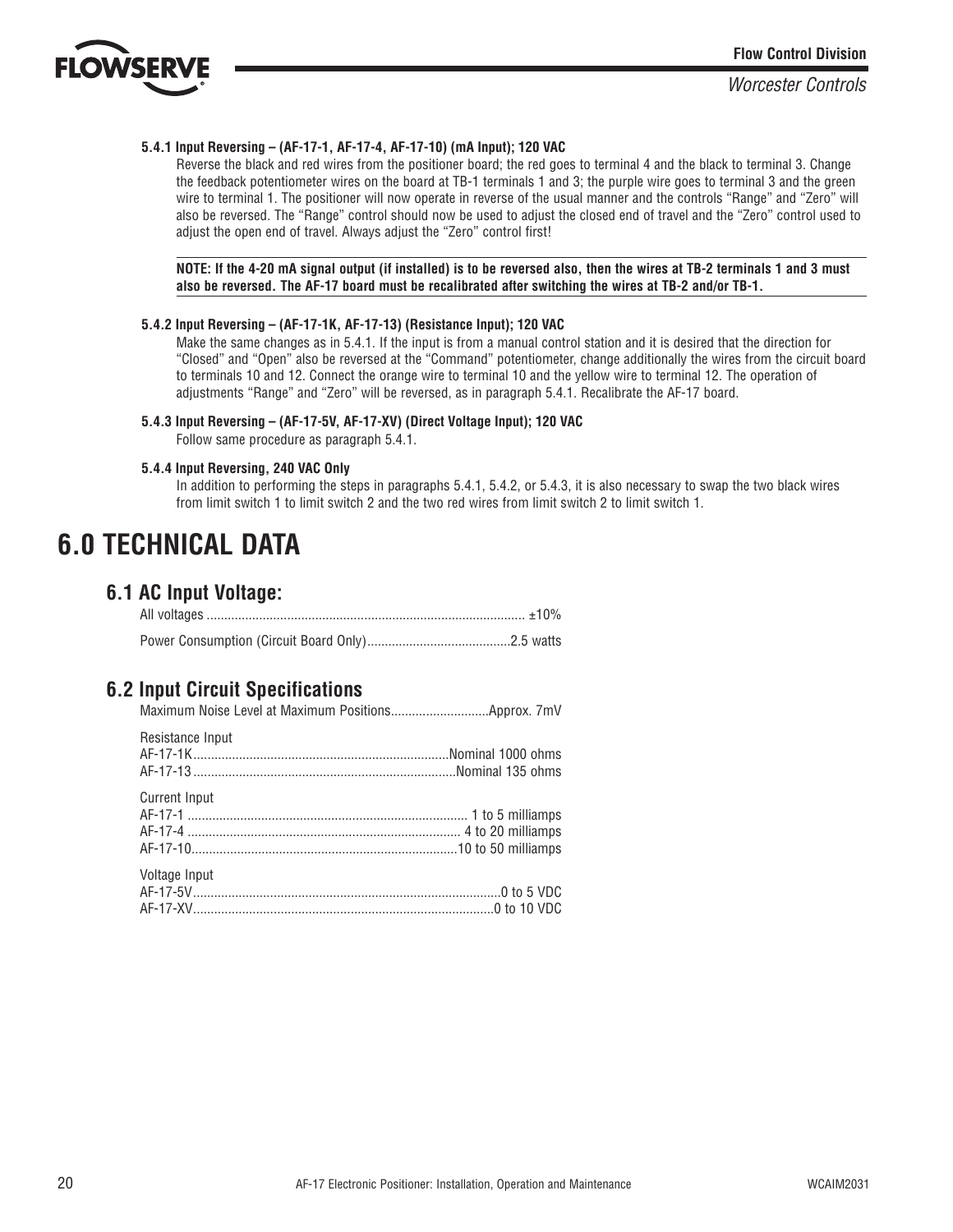

## **6.3 Output Circuits Specifications**

### **All Models**

|                | Maximum Normal Starting or In-Rush Current10 amps for 1 second |  |
|----------------|----------------------------------------------------------------|--|
|                |                                                                |  |
| 90% Duty Cycle |                                                                |  |
| 90% Duty Cycle |                                                                |  |
|                | All 120 VAC and 240 VAC                                        |  |

4-20 mA output will drive 20 mA into a 600 ohm maximum load.

## **6.4 Input Circuit Characteristics**

#### **6.4.1 Input Circuit Load Resistances**

|                                             | <b>UPPLOYILIQUE</b> |
|---------------------------------------------|---------------------|
|                                             |                     |
|                                             |                     |
|                                             |                     |
|                                             |                     |
|                                             |                     |
| 6.4.2 Nominal Useable Input Signal Deadband |                     |
|                                             |                     |
|                                             |                     |
|                                             |                     |
|                                             |                     |
|                                             |                     |
|                                             |                     |
|                                             |                     |
|                                             |                     |

**NOTE: Above "Useable" deadband figures are "NORMS" determined by multiple tests of various actuator/valve combinations. All actuators used a permanent split phase motor, with an output shaft speed of 1 RPM (15-second cycle time). Electronic braking was employed on all tests. Results may differ in applications where different shaft speeds are used.**

**Approximate**

## **6.5 Controls – All Models**

Zero – Adjustment for Low End of Control Signal +60% Span

Range – Adjustment for High End of Control Signal -60% Span

AH – Adjustment for Hysteresis (Anti-Hunt) 0.3% to 4.0% of full scale

4 mA – Adjust 4 mA Output

20 mA – Adjust 20 mA Output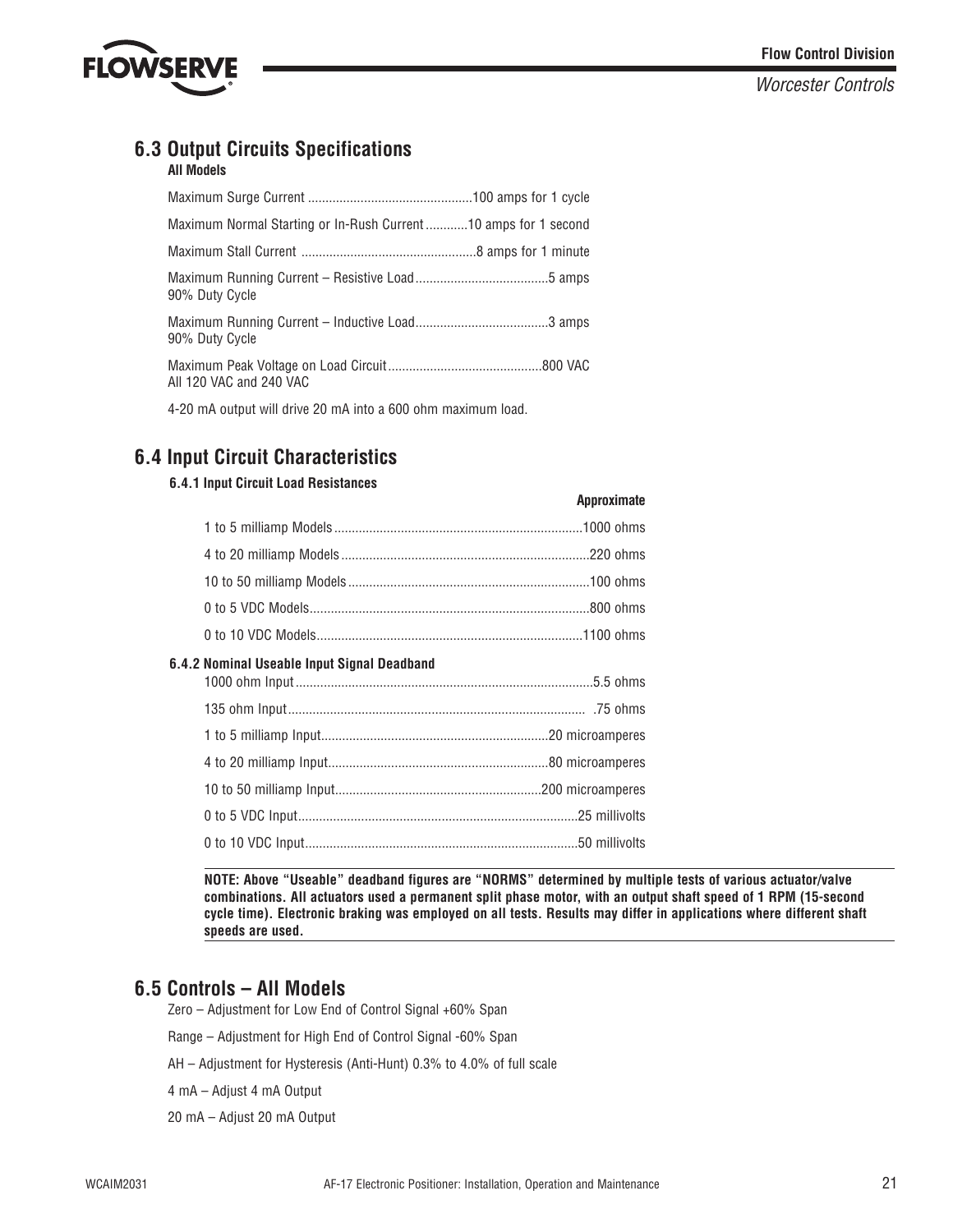

## **7.0 APPLICATION NOTES**

## **7.1 DC Motor Actuator**





Typical wiring to operate DC motor actuators from Worcester AF-17 120 VAC electronic positioner. Terminal numbers in schematic are for Worcester 75 actuators, but wiring arrangement is applicable to other makes. Relay contact ratings should be based on switching a highly inductive load at the actuator's maximum current rating (stalled current).

Motor is automatically braked when either relay goes from the "on" to the "off" position.

**NOTE: The electronic brake on the positioner board should be made inoperative for this application (clip out U3 from circuit board – See Figure 1 for location).**

## **7.2 Bypass Switch for Manual Control (For 120 VAC Only)**

This application is offered as a non-standard option through Flowserve's Custom Products Department or may be altered by end user. Figure 10 on the next page shows a schematic diagram of two switches for controlling the following functions:

One triple-pole, double-throw (TPDT) switch with center-off, switching from automatic to manual operation.

One single-pole, double-throw (SPDT) switch with center-off position for manually controlling clockwise (CW), counter-clockwise (CCW) directions of actuator.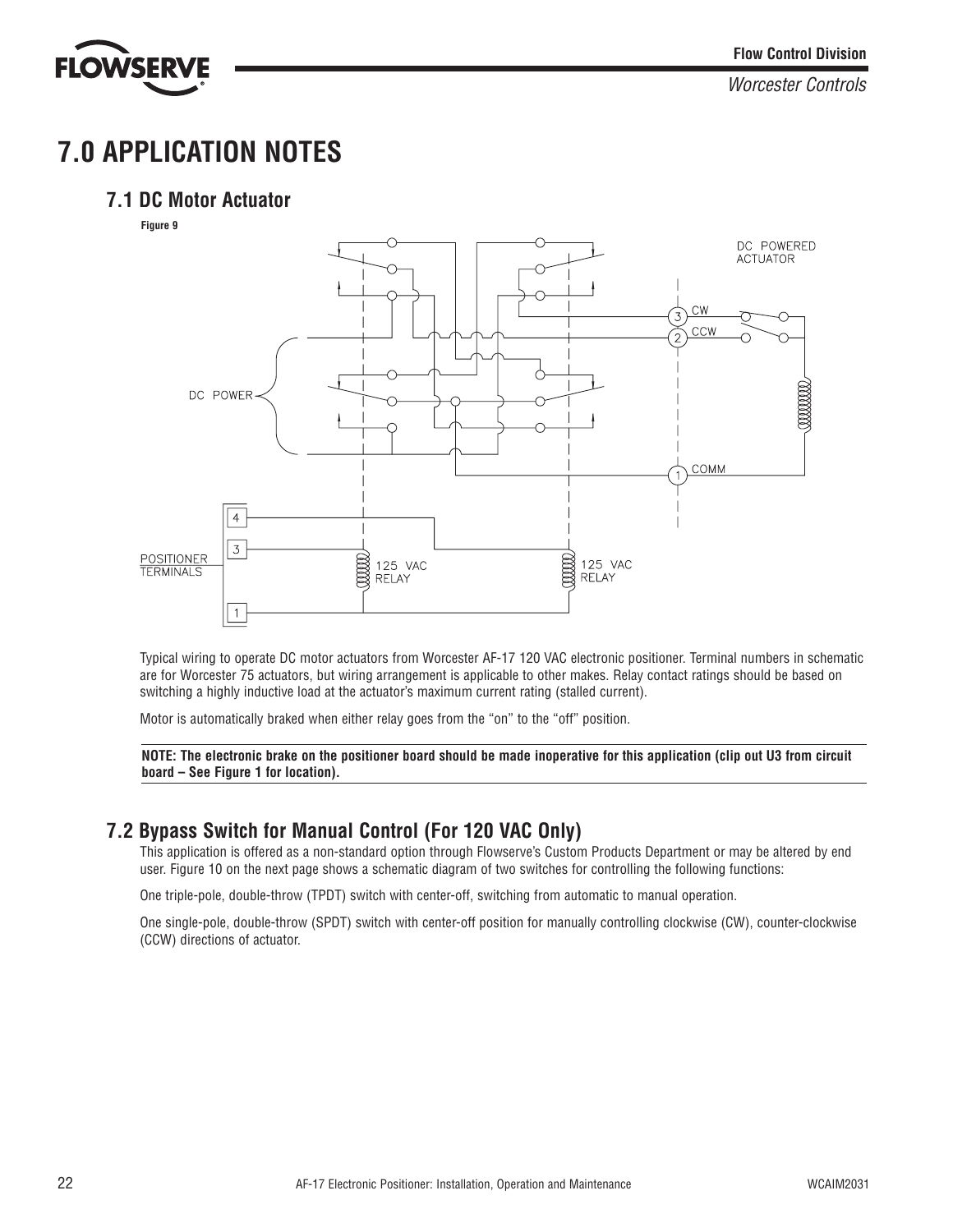![](_page_22_Picture_0.jpeg)

![](_page_22_Figure_3.jpeg)

## **8.0 TROUBLESHOOTING**

## **8.1 General**

The following charts are a troubleshooting guide for servicing the positioner, should a malfunction occur. If the problem cannot be solved, the unit should be returned to the factory for service.

The first thing to be checked, before proceeding to the troubleshooting guide, is to determine if the malfunction is in the positioner, or in the actuator. To do this, remove the red and black positioner leads from terminals 3 and 4 of the actuator, and the AC line connections from terminals 1 and 2. Tape these leads. Using a test cable, apply power to actuator terminals 1 and 3. The actuator should rotate CCW until stopped by the CCW limit switch. Then apply power to terminals 1 and 4 to check CW actuation and the CW limit switch.

For AF-17-240 VAC positioner only, switches do not directly limit travel. Exercise caution not to override limit switches. Operate the unit to its limits in each direction, to assure that the basic actuator is functional.

If the actuator does not operate, check wiring from the terminal strip, through the limit switches to the motor and capacitor. For 240 VAC actuator with AF-17 positioner, check wiring from the terminal strip to the capacitor and to the motor. Check switch continuity. Check for an open motor winding, and check for a shorted capacitor. If the problem in the actuator still cannot be determined, return the unit for service. If the actuator functions properly, then proceed to the troubleshooting guide.

To facilitate troubleshooting a positioner, it would be advantageous on resistive input units to connect a potentiometer directly to the signal input terminals in place of the standard process input. Use a 150 ohm or 1000 ohm potentiometer depending on which model is used. Figure 11 on next page shows a schematic of a simple test unit that can be connected to the input terminals to stimulate the process signal for a milliamp rating.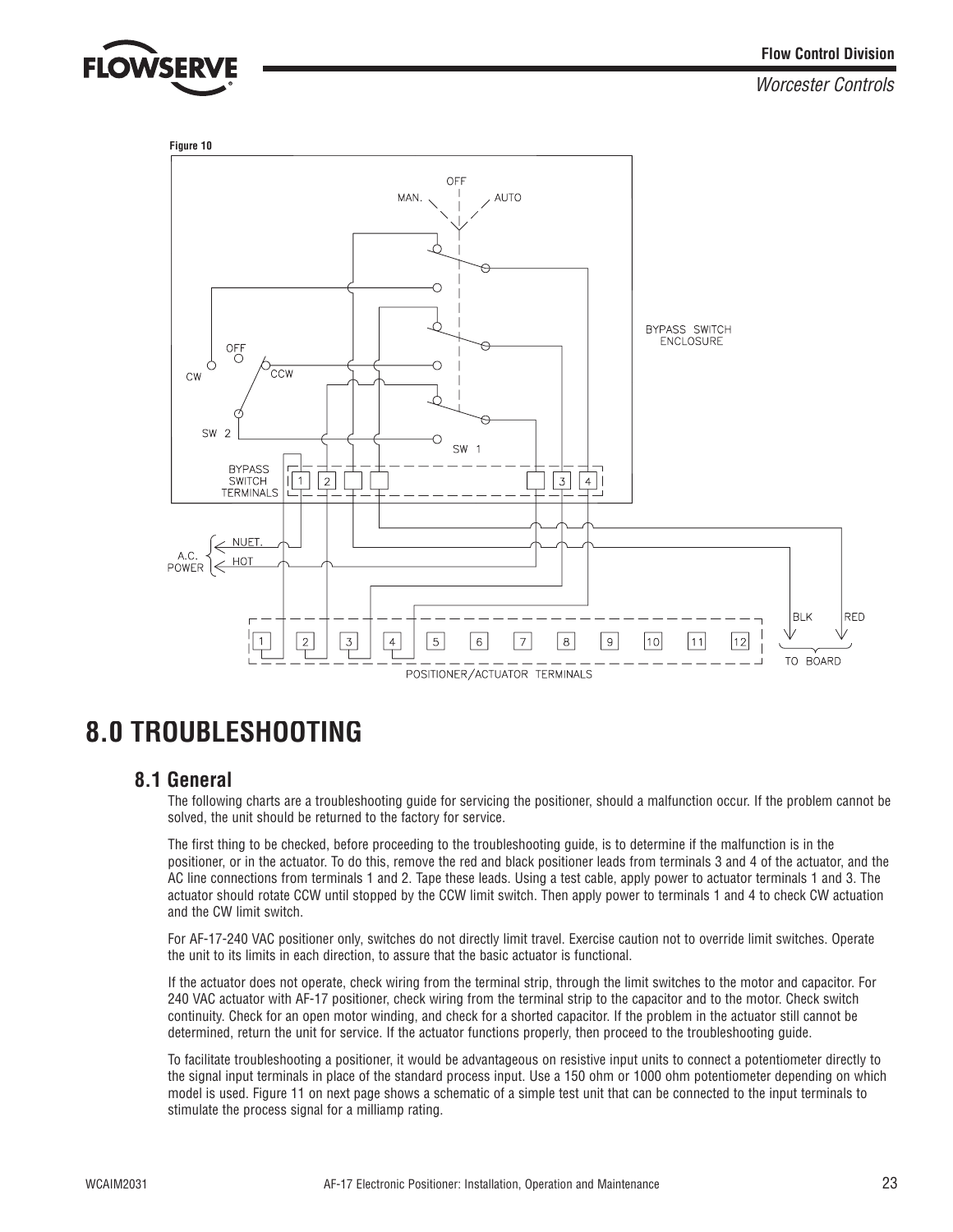![](_page_23_Picture_0.jpeg)

## **8.2 Symptom Table**

|       | <b>Sympton</b>                                                                                                            | <b>Guidlines to Follow</b>                                          |
|-------|---------------------------------------------------------------------------------------------------------------------------|---------------------------------------------------------------------|
| 8.2.1 | Actuator will not operate in either direction<br>[no sound from motor(s)].                                                | 8.3.1, 8.3.2, 8.3.3, 8.3.4, 8.3.5, 8.3.6, 8.3.7,<br>8.3.10          |
| 8.2.2 | Actuator will not operate in either direction<br>[humming or buzzing sound from motor(s)].                                | 8.3.2, 8.3.3, 8.3.4, 8.3.5, 8.3.6, 8.3.9, 8.3.10,<br>8.3.11, 8.3.12 |
| 8.2.3 | Actuator slowly moves in one direction on its own.                                                                        | 8.3.4                                                               |
| 8.2.4 | Actuator runs normally for 7° to 8° while coming off<br>limit switch, then slows down or stops<br>[motor(s) hum or buzz]. | 8.3.4, 8.3.15                                                       |
| 8.2.5 | Actuator oscillates intermittently or upon<br>reaching a new position.                                                    | 8.3.2, 8.3.8, 8.3.13                                                |
| 8.2.6 | Actuator runs slowly in one or both directions, .<br>but otherwise operates normally                                      | 8.3.2, 8.3.4, 8.3.9, 8.3.10, 8.3.11, 8.3.12                         |
| 8.2.7 | Actuator works intermittently.                                                                                            | 8.3.2, 8.3.10, 8.3.12                                               |
| 8.2.8 | Actuator runs normally in one direction but will not<br>operate in the other direction<br>[no hum or buzz from motor(s)]. | 8.3.2, 8.3.4, 8.3.7                                                 |
| 8.2.9 | Actuator will not move valve after a stop when signaled<br>to travel in same direction as previous command.               | 8.3.14                                                              |

#### **Figure 11**

![](_page_23_Figure_6.jpeg)

Test Unit for Milliamp Input Positioner – Set R1 all the way toward the plus end. Adjust R2 for a 20 mA reading. Varying R1 will now provide input signals between 4 and 20 milliamps.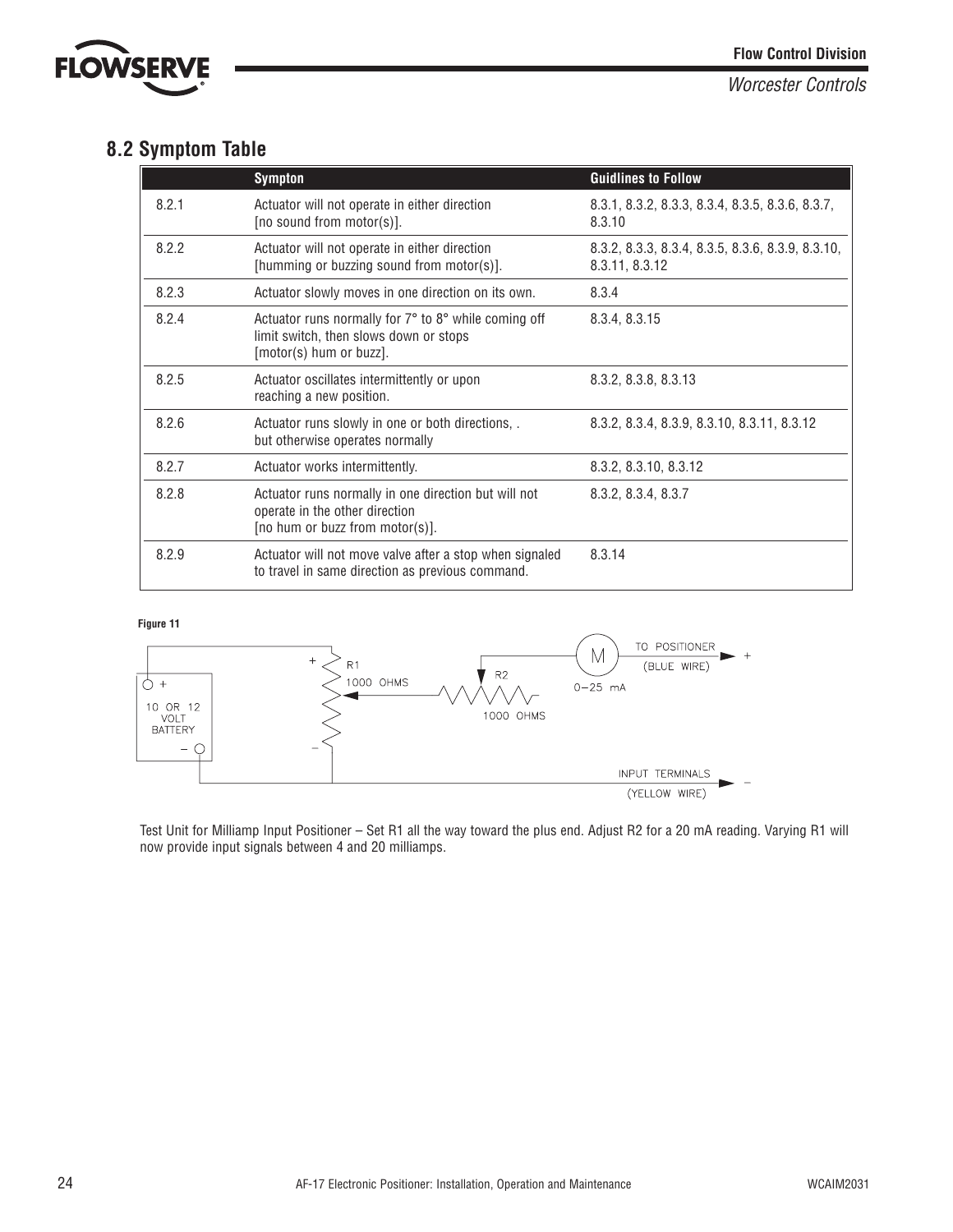![](_page_24_Picture_0.jpeg)

## **8.3 Use the following troubleshooting guidelines to isolate problems/bad components**

Prior to beginning any procedure, read all of Check, Action, and Notes and Cautions sections.

|       | <b>Check</b>                                                                                                                                                      | <b>Action</b>                                                                                                                                                                                                                                                                              | <b>Notes and Cautions</b>                                                                                                                                                                                                                                                                                                                  |
|-------|-------------------------------------------------------------------------------------------------------------------------------------------------------------------|--------------------------------------------------------------------------------------------------------------------------------------------------------------------------------------------------------------------------------------------------------------------------------------------|--------------------------------------------------------------------------------------------------------------------------------------------------------------------------------------------------------------------------------------------------------------------------------------------------------------------------------------------|
| 8.3.1 | Check for proper AC/DC power<br>to actuator and circuit board.<br>See Figures 5 or 6 for AC or<br>Figure 3 in DCAF17 IOM<br>supplement for DC.                    | Correct as necessary.                                                                                                                                                                                                                                                                      |                                                                                                                                                                                                                                                                                                                                            |
| 8.3.2 | With power off, check for broken<br>wires and/or loose connections.                                                                                               | Repair broken wires and<br>tighten loose connections.                                                                                                                                                                                                                                      |                                                                                                                                                                                                                                                                                                                                            |
| 8.3.3 | With power off, check to see<br>if fuse F1 is blown.                                                                                                              | Remove F1 from socket pins<br>or fuse clips. For AC boards<br>only, check for continuity<br>through fuse with an ohmmeter.<br>If F1 is bad, replace it. AC<br>boards have a spare fuse (F2)<br>located on board.                                                                           | Before restoring power, try to<br>determine what caused F1 to blow<br>and correct problem. See part 3.6<br>and paragraph 4.7.5 Notes and<br>Paragraph A of Part 1.1 for AC<br>boards. See part 2.2 in DCAF17<br>IOM supplement for DC boards.                                                                                              |
| 8.3.4 | Check operation of basic<br>actuator per Part 8.1.                                                                                                                | See Part 8.1.                                                                                                                                                                                                                                                                              | This check will isolate the problem<br>to either the actuator or the circuit<br>board.                                                                                                                                                                                                                                                     |
| 8.3.5 | Check for proper range<br>of input signal.                                                                                                                        | Use ammeter, voltmeter or<br>ohmmeter to verify input<br>signal range.                                                                                                                                                                                                                     | See models listed at beginning of<br>IOM for ranges. 4-20 mA is<br>standard.                                                                                                                                                                                                                                                               |
| 8.3.6 | With power off, check calibration<br>of feedback potentiometer per<br>Paragraph 3.2.4.                                                                            | A quick check to see if this is the<br>problem is to declutch the actuator<br>shaft and reposition the shaft to<br>about 45° (if valve torque permits).<br>If the actuator now runs normally<br>in each direction (after clutch<br>re-engages), recalibrate the<br>feedback potentiometer. | When trying to move the valve<br>manually with the clutch<br>disengaged, be certain that the<br>wrench fits properly on the flats of<br>the actuator shaft. Improper fit can<br>cause shaft damage with<br>consequent damage to cover<br>bearing surface. Stay within the<br>preset quadrant of operation. See<br>Paragraph C of Part 1.1. |
| 8.3.7 | Check to see that varying input<br>signal from 4-20 mA causes the<br>light emitting diodes (LEDs) to<br>turn on and off individually.                             | If LEDs do not turn on and off,<br>replace board.                                                                                                                                                                                                                                          | The turning on and off of the LEDs<br>is indicative that the input side of<br>the circuit board is OK.                                                                                                                                                                                                                                     |
| 8.3.8 | Check the operation of the<br>positioner with a portable,<br>battery-operated signal source.                                                                      | If intermittent or jittery operation<br>stops, it is indicative of a noisy<br>on-line signal input. To avoid<br>damaging the actuator, it is<br>necessary to "clean up" the signal.<br>Also, follow the shielding guidelines<br>of Paragraphs 1.2 and 1.2.4.                               | Turning the A-H control CCW may<br>help to alleviate the problem.                                                                                                                                                                                                                                                                          |
| 8.3.9 | Check the motor run capacitor<br>for a short, excessively high leakage<br>and low capacitance. Use a<br>capacitance meter to check.<br>(AC boards only) terminals | Replace as necessary.                                                                                                                                                                                                                                                                      | Disconnect all leads from capacitor<br>(power off) prior to testing. Do not<br>exceed rated voltage of capacitor.<br>Make certain that capacitor is<br>discharged before reconnecting.                                                                                                                                                     |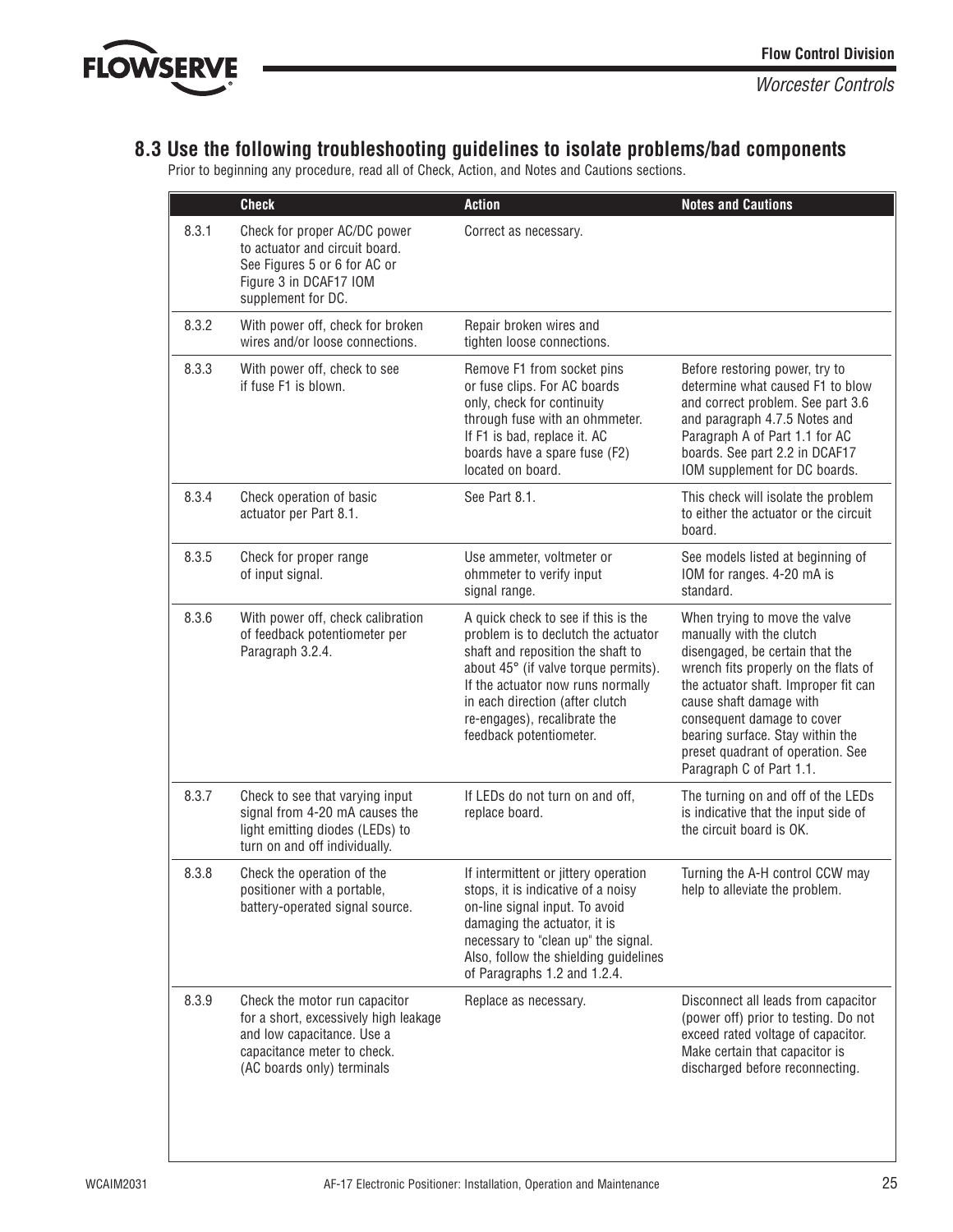![](_page_25_Picture_1.jpeg)

|        | <b>Check</b>                                                                                                                                                                                                                                                                                                  | <b>Action</b>                                                                                                                                                                                                                                      | <b>Notes and Cautions</b>                                                                                                                                                                                                |
|--------|---------------------------------------------------------------------------------------------------------------------------------------------------------------------------------------------------------------------------------------------------------------------------------------------------------------|----------------------------------------------------------------------------------------------------------------------------------------------------------------------------------------------------------------------------------------------------|--------------------------------------------------------------------------------------------------------------------------------------------------------------------------------------------------------------------------|
| 8.3.10 | Check temperature of motor(s).<br>Each AC motor has a thermal<br>cutout switch built in that opens at<br>about 210°F (winding temperature).<br>If the thermal cutout in one motor<br>has opened, the other motor by<br>itself may not be strong enough to<br>move the valve (20-2375 sizes).                  | Allow the motor(s) to cool so that<br>the thermal switches can reset.<br>Normally the thermal switches will<br>not open unless the motor's rated<br>duty cycle is exceeded and/or the<br>ambient temperature is very high.<br>Correct the problem. | Duty cycle is specified at an<br>ambient temperature of 70°F, 60 Hz.                                                                                                                                                     |
| 8.3.11 | Check the operating torque of the<br>valve. If necessary, remove the<br>actuator from the valve. Measure<br>valve torque with an accurate<br>torque wrench. Check torque under<br>actual operating conditions if possible.                                                                                    | If operating torque of valve exceeds<br>the specified torque for the seats<br>used and the DP across the valve,<br>determine cause and correct. If<br>torque falls within normal range, it<br>is possible that the actuator is<br>undersized.      | If the actuator is removed from a<br>three-piece valve that requires the<br>body bolts to also be removed, the<br>valve body bolts must be retorqued to<br>specification before checking valve<br>torque. See Valve IOM. |
| 8.3.12 | Check ambient temperature.                                                                                                                                                                                                                                                                                    | Actuator duty cycles are specified<br>at an ambient temperature of 70°F.                                                                                                                                                                           | Higher ambient derates duty cycle.                                                                                                                                                                                       |
| 8.3.13 | Check to see that mechanical<br>brake is operating correctly.                                                                                                                                                                                                                                                 | Replace defective mechanical brake.<br>If one was never installed, order a<br>kit and install it in actuator.                                                                                                                                      | All 2" CPT valves with positioner<br>boards in actuator must have<br>mechanical brake installed to prevent<br>oscillation.                                                                                               |
| 8.3.14 | Check to see if actuator can move<br>a high torque valve from a stop<br>under load when moving in the<br>same direction as last command<br>(mechanical brake does not allow<br>motor(s) to unwind).                                                                                                           | If motor(s) cannot start, go to<br>next larger size actuator.                                                                                                                                                                                      |                                                                                                                                                                                                                          |
| 8.3.15 | Check to see which direction of<br>travel causes problem. If actuator is<br>coming off open limit switch<br>(traveling CW) when it slows down<br>or stops, then either Q1 or U1 is bad.<br>If actuator is coming off closed limit<br>switch (traveling CCW), then either<br>Q2 or U2 is bad. (AC boards only) | Replace circuit board.                                                                                                                                                                                                                             |                                                                                                                                                                                                                          |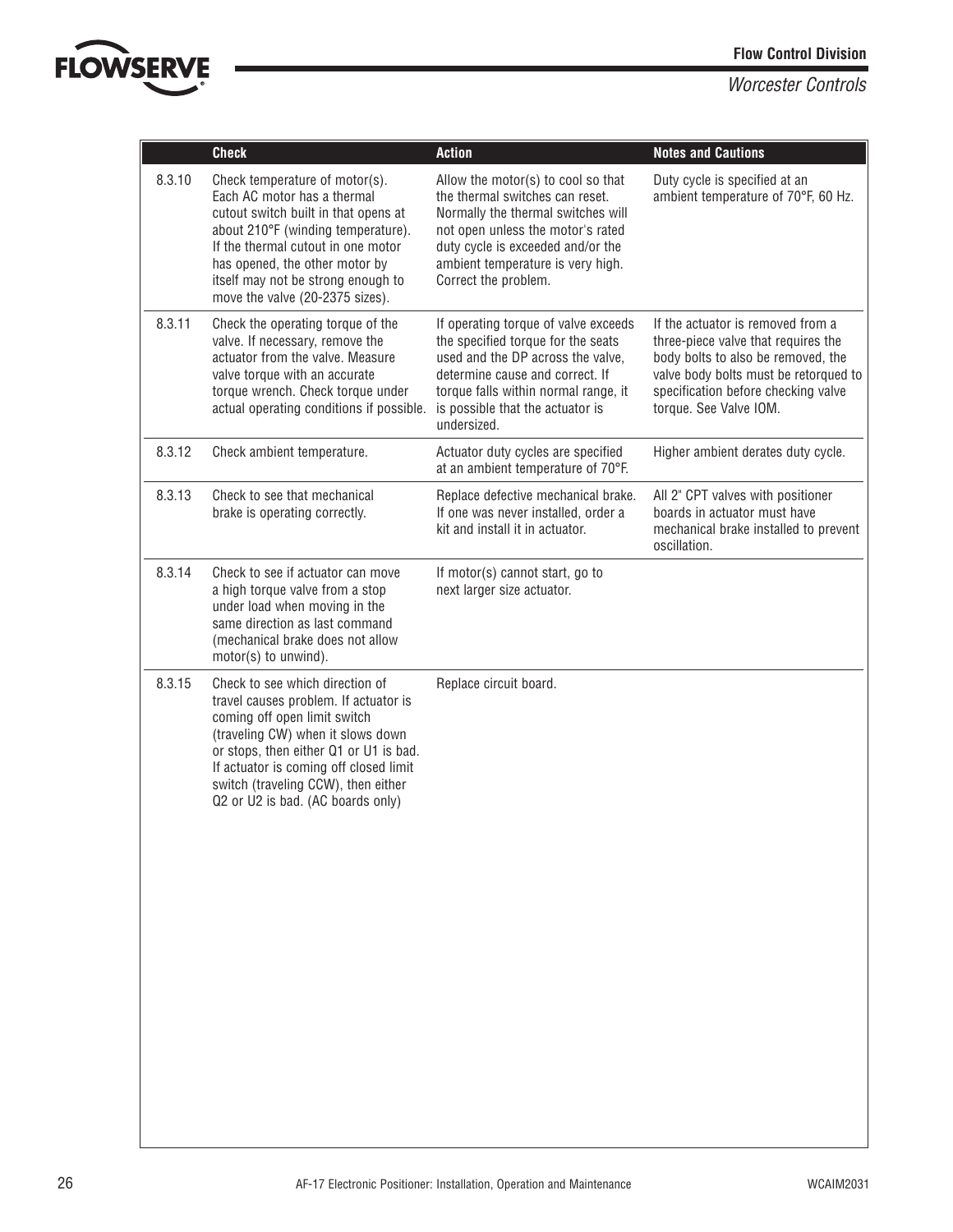![](_page_26_Picture_0.jpeg)

## **9.0 SUGGESTED SPARE PARTS**

It is suggested that where 10 or more units are in service, one or more complete circuit boards be stocked as spares for ease of maintenance and minimum downtime. All circuit boards are wired directly to screw type terminal strips (no solder connections) and can be easily changed on location.

Fuse F2 is a spare fuse attached to AC circuit boards but not wired in the circuit. See Figure 1. If fuse F2 is used to replace fuse F1, it is recommended that another be purchased and attached to circuit board as a spare.